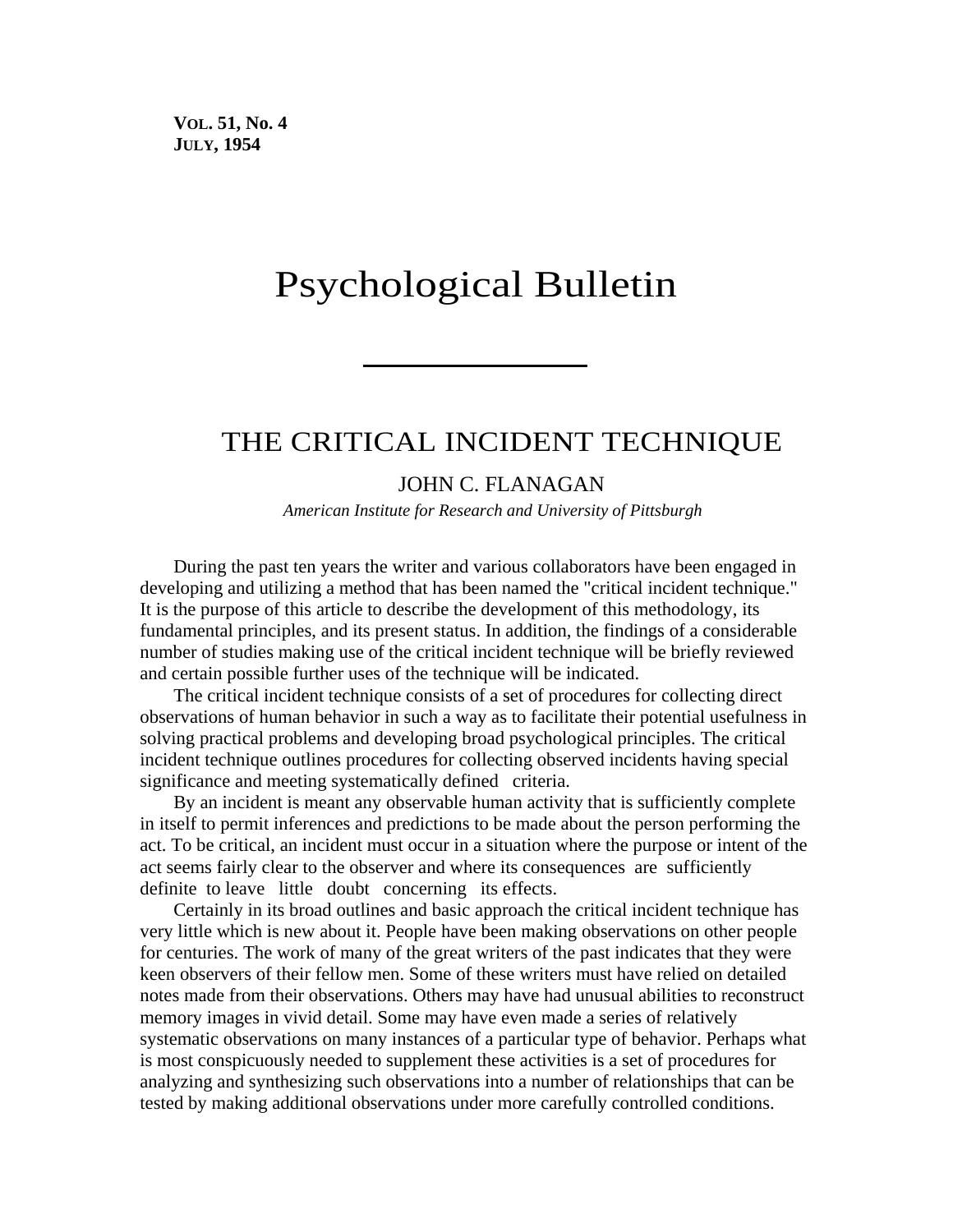## BACKGROUND AND EARLY DEVELOPMENTS

The roots of the present procedures can be traced back directly to the studies of Sir Francis Galton nearly 70 years ago, and to later developments such as time sampling studies of recreational activities, controlled observation tests, and anecdotal records. The critical incident technique as such, however, can best be regarded as an outgrowth of studies in the Aviation Psychology Program of the United States Army Air Forces in World War II. The Aviation Psychology Program was established in the summer of 1941 to develop procedures for the selection and classification of aircrews.

One of the first studies (40) carried out in this program was the analysis of the specific reasons for failure in learning to fly that were reported for 1,000 pilot candidates eliminated from flight training schools in the summer and early fall of 1941. The basic source used in this analysis was the proceedings of the elimination boards. In these proceedings the pilot instructors and check pilots reported their reasons for eliminating the particular pilot. It was found that many of the reasons given were clichés and stereotypes such as "lack of inherent flying ability" and ''inadequate sense of sustentation," or generalizations such as ''unsuitable temperament," "poor judgment," or "insufficient progress." However, along with these a number of specific observations of particular behaviors were reported. This study provided the basis for the research program on selecting pilots. Although it was found very useful, it also indicated very clearly the need for better procedures for obtaining a representative sample of factual incidents regarding pilot performance.

A second study (13), which emphasized the importance of factual reports on performance made by competent observers, was carried out in the winter of 1943-1944 in the 8th, 9th, 12th, and 15th Air Forces. This study collected the reasons for the failures of bombing missions as reported in the Group Mission Reports.

Although in the preparation of these reports much greater emphasis was given to determining the precise facts in the case, it was apparent that in many instances the official reports did not provide a complete record of all the important events. Even with these limitations, the information given was found to be of considerable value, and the systematic tabulations that were prepared provided the basis for a series of recommendations that resulted in important changes in Air Force selection and training procedures.

In the summer of 1944 a series of studies (74) was planned on the problem of combat leadership in the United States Army Air Forces. These represent the first large-scale, systematic effort to gather specific incidents of effective or ineffective behavior with respect to a designated activity. The instructions asked the combat veterans to report incidents observed by them that involved behavior which was especially helpful or inadequate in accomplishing the assigned mission. The statement finished with the request, "Describe the officer's action. What did he do?" Several thousand incidents were collected in this way and analyzed to provide a relatively objective and factual definition of effective combat leadership. The resulting set of descriptive categories was called the "critical requirements" of combat leadership.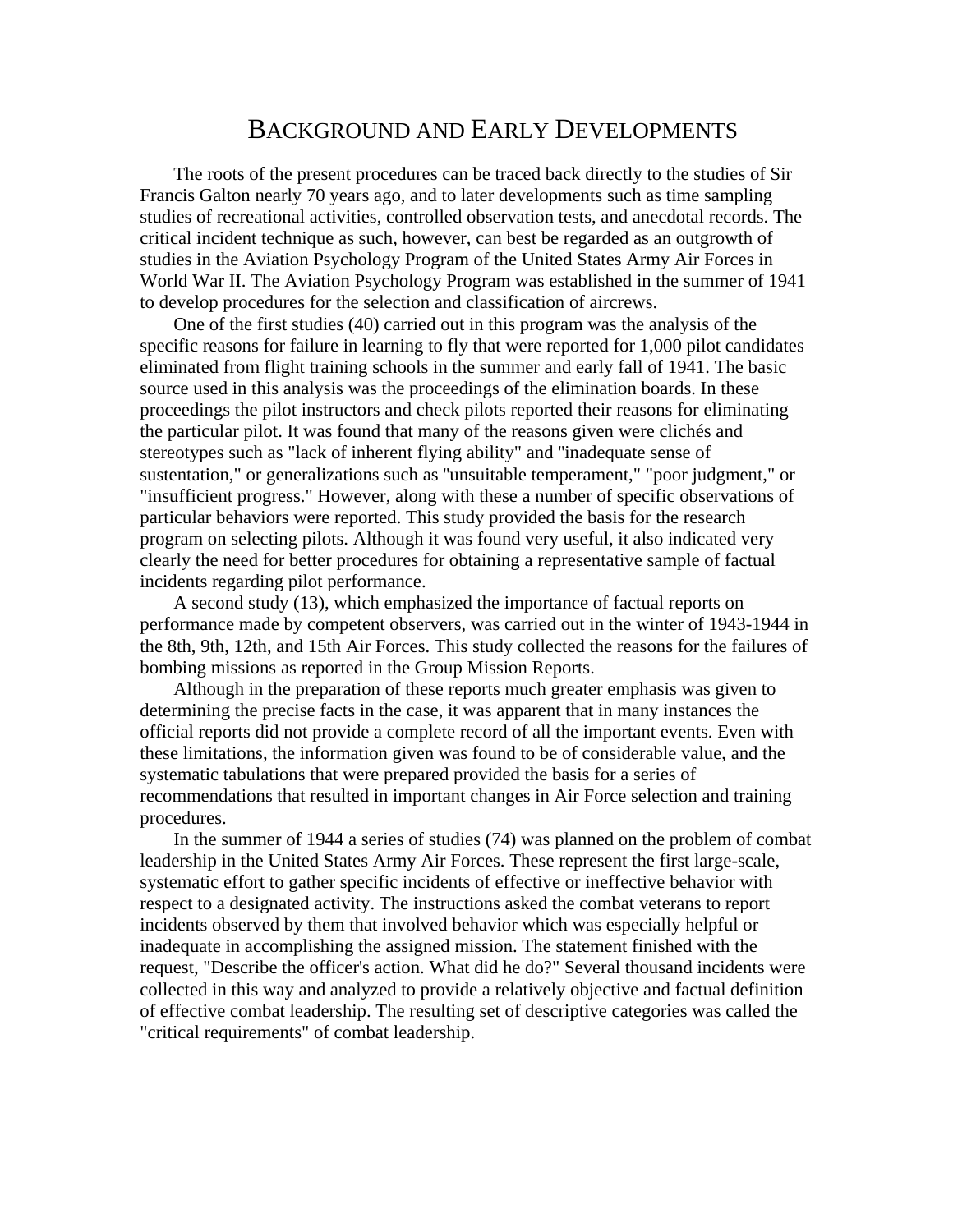Another study (74) conducted in the Aviation Psychology Program involved a survey of disorientation while flying.<sup>1</sup> Disorientation in this study was defined to include any experience denoting uncertainty as to one's spatial position in relation to the vertical. In this study pilots returning from combat were asked "to think of some occasion during combat flying in which you personally experienced feelings of acute disorientation or strong vertigo." They were then asked to describe what they "saw, heard, or felt that brought on the experience." This study led to a number of recommendations regarding changes in cockpit and instrument panel design and in training in order to overcome and prevent vertigo while flying.

In a project carried out in the Aviation Psychology Program in 1946, Fitts and Jones (12) collected descriptions of specific experiences from pilots in taking off, flying on instruments, landing, using controls, and using instruments. These interviews with pilots were electrically recorded. They provided many factual incidents that were used as a basis for planning research on the design of instruments and controls and the arrangement of these within the cockpit.

In addition to the collection of specific incidents and the formulation of critical requirements, as outlined above, the summary volume (13) for the Aviation Psychology Program Research Reports contained a discussion of the theoretical basis of procedures for obtaining the critical requirements of a particular activity. Perhaps the best method of describing the status of these procedures at the close of the war is to quote from the discussion in this summary volume, which was written in the late spring of 1946. In the section on techniques for defining job requirements, the present author wrote as follows:

The principal objective of job analysis procedures should be the determination of critical requirements. These requirements include those which have been demonstrated to have made the difference between success and failure in carrying out an important part of the job assigned in a significant number of instances. Too often, statements regarding job requirements are merely lists of all the desirable traits of human beings. These are practically no help in selecting, classifying, or training individuals for specific jobs. To obtain valid information regarding the truly critical requirements for success in a specific assignment, procedures were developed in the Aviation Psychology Program for making systematic analyses of causes of good and poor performance.

Essentially, the procedure was to obtain first-hand reports, or reports from objective records, of satisfactory and unsatisfactory execution of the task assigned. The cooperating individual described a situation in which success or failure was determined by specific reported causes.

This procedure was found very effective in obtaining information from individuals concerning their own errors, from subordinates concerning errors of their superiors, from supervisors with respect to their subordinates, and also from participants with respect to coparticipants (13, pp. 273-274).

## DEVELOPMENTAL STUDIES AT THE AMERICAN INSTITUTE FOR RESEARCH

<span id="page-2-0"></span> $\frac{1}{1}$ <sup>1</sup> This study was planned by Paul M. Fitts, Jr., who also contributed to the previously mentioned USAAF studies and planned and carried out the interview study with pilots described below on the design of instruments, controls, and arrangements.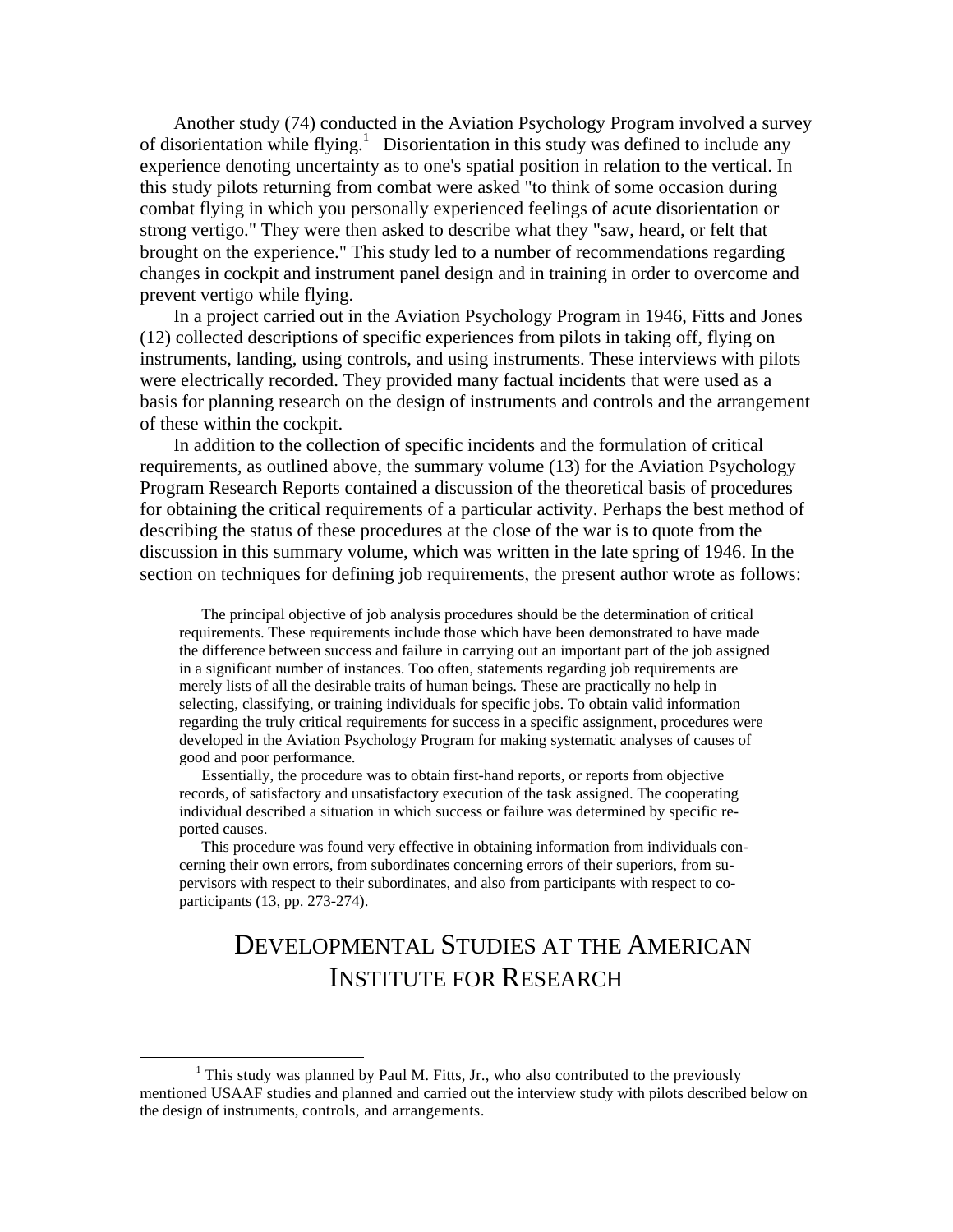At the close of World War II some of the psychologists who had participated in the USAAF Aviation Psychology Program established the American Institute for Research, a nonprofit scientific and educational organization. The aim of this organization is the systematic study of human behavior through a coordinated program of scientific research that follows the same general principles developed in the Aviation Psychology Program. It was in connection with the first two studies undertaken by the Institute in the spring of 1947 that the critical incident technique was more formally developed and given its present name.

These studies were natural extensions of the previous research in the Aviation Psychology Program. The study reported by Preston (52) dealt with the determination of the critical requirements for the work of an officer in the United States Air Force. In this study, many of the procedural problems were first subjected to systematic tryout and evaluation. Six hundred and forty officers were interviewed, and a total of 3,029 critical incidents were obtained. This led to the development of a set of 58 critical requirements classified into six major areas. The second study, reported by Gordon (27, 28), was carried out to determine the critical requirements of a commercial airline pilot. In this study, several different sources were used to establish the critical requirements of the airline pilot. These included training records, flight check records including the specific comments of check pilots, critical pilot behaviors reported in accident records, and critical incidents reported anonymously in interviews by the pilots themselves. From this study, 733 critical pilot behaviors were classified into 24 critical requirements of the airline pilot's job. These were used to develop selection tests to measure the aptitudes and other personality characteristics found critical for success in the job. They also provided the basic data for the formulation of an objective flight check to determine the eligibility of applicants for the airline transport rating.

The third application of the critical incident technique by the staff of the American Institute for Research was in obtaining the critical requirements for research personnel on a project sponsored by the Psychological Sciences Division of the Office of Naval Research. In this study (20), about 500 scientists in 20 research laboratories were interviewed. These scientists reported more than 2,500 critical incidents. The critical behaviors were used to formulate inductively a set of 36 categories, which constitutes the critical requirements for the effective performance of the duties of research personnel in the physical sciences. This initial study provided the basis for the development of selection tests, proficiency measures, and procedures for evaluating both job performance and the research report.

Another project undertaken by the American Institute for Research in the spring of 1948 provided valuable experience with the critical incident technique. This study, reported by Nagay (48), was done for the Civil Aeronautics Administration under the sponsorship of the Committee on Aviation Psychology of the National Research Council. It was concerned with the air route traffic controller's job. One of the innovations in this study was the use of personnel of the Civil Aeronautics Administration who had no previous psychological training in collecting critical incidents by means of personal interviews. In previous studies all such interviewing had been conducted by psychologists with extensive training in such procedures. In this study, aeronautical specialists from each of the seven regions conducted the interviews in their regions after a brief training period. An interesting finding from this study was the clear reflection of seasonal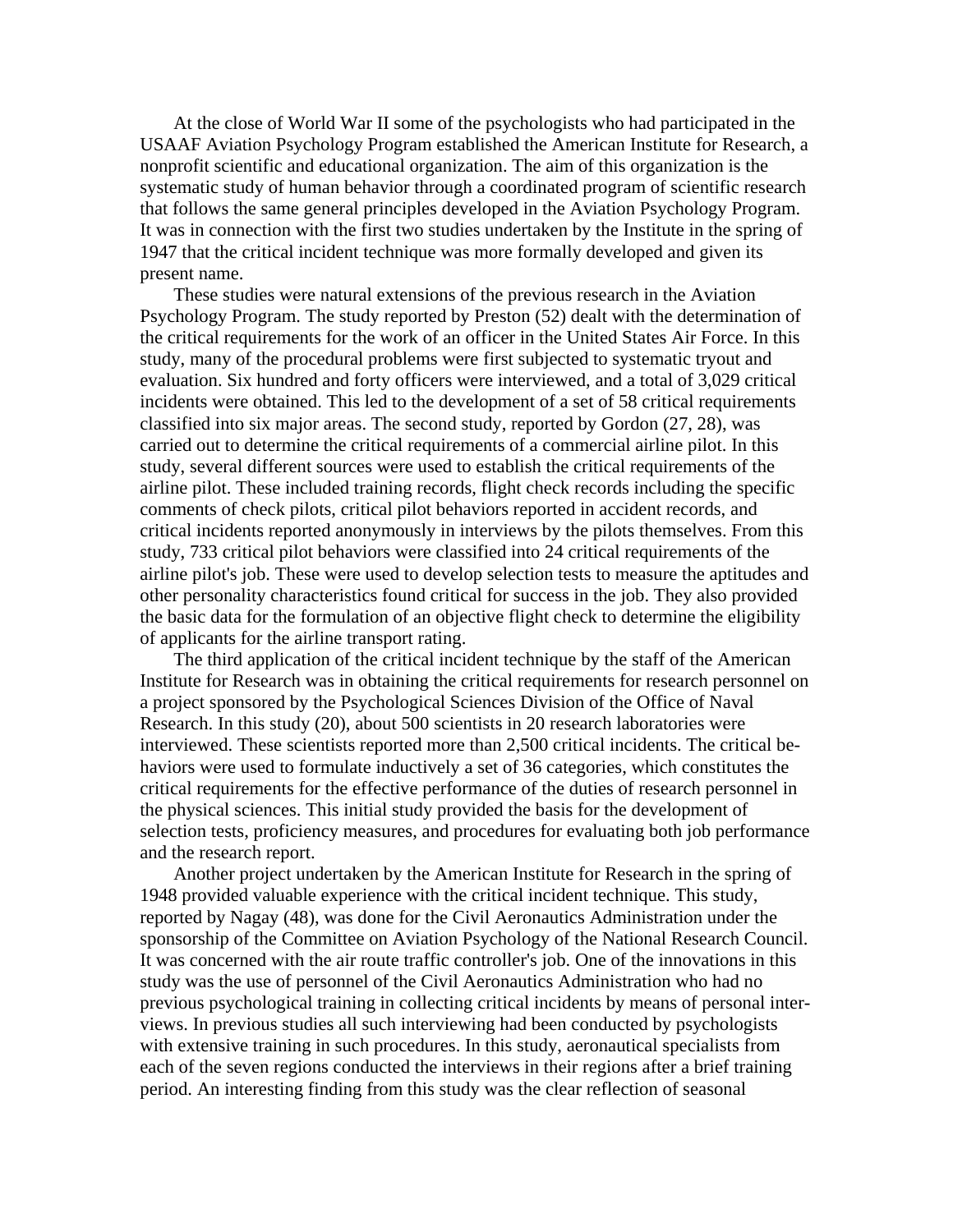variations in flying conditions in the types of incidents reported. The study also demonstrated the selective recall of dramatic or other special types of incidents. This bias was especially noticeable in the incidents reported several months after their occurrence. The incidents obtained in this study were used to develop procedures for evaluating the proficiency of air route traffic controllers and also for developing a battery of selection tests for this type of personnel.

In the spring of 1949 the American Institute for Research undertook a study to determine the critical job requirements for the hourly wage employees in the Delco-Remy Division of the General Motors Corporation. This study, reported by Miller and Flanagan (46), was the first application of these techniques in an industrial situation. Foremen who were members of a committee appointed to develop employee evaluation procedures collected 2,500 critical incidents in interviews with the other foremen in the plants. On the basis of these data a form was prepared for collecting incidents on a day-to-day basis as a continuous record of job performance.

Using this form, the Performance Record for Hourly Wage Employees (21), three groups of foremen kept records on the performance of their employees for a two-week period. A group of 24 foremen recorded incidents daily; another group of 24 foremen reported incidents at the end of each week; and a third group containing the same number of foremen reported incidents only at the end of the two-week period. The three groups of foremen represented comparable conditions of work and supervision. The foremen reporting daily reported 315 critical incidents; the foremen reporting weekly, 155 incidents; and the foremen reporting only once at the end of two weeks reported 63 incidents. Thus, foremen who reported only at the end of the week had forgotten approximately one half of the incidents they would have reported under a daily reporting plan. The foremen who reported only at the end of the two-week period appeared to have forgotten 80 per cent of the incidents observed. Although it is possible that the findings may be partially attributed to the fact that the foremen making daily records actually observed more critical incidents because of the daily reminder at the time of recording, it is clear that much better results can be expected when daily recording is used.

Another analysis based on data collected at the Delco-Remy Division compared the number of critical incidents of various types obtained from interviews with those recorded daily by the foremen on the performance record. Although there were some differences in the relative frequencies for specific categories, the general patterns appeared to be quite similar. These results suggest that critical incidents obtained from interviews can be relied on to provide a relatively accurate account of job performance if suitable precautions are taken to prevent systematic bias.

In addition to the development of the performance record described above, the critical incidents collected in this study were used as the basis for constructing selection tests covering both aptitude (18) and attitude (2) factors.

## STUDIES CARRIED OUT AT THE UNIVERSITY OF **PITTSBURGH**

A substantial number of studies have been carried out in the department of psychology at the University of Pittsburgh by students working for advanced degrees under the author's direction. Most of these studies had as their objective the determination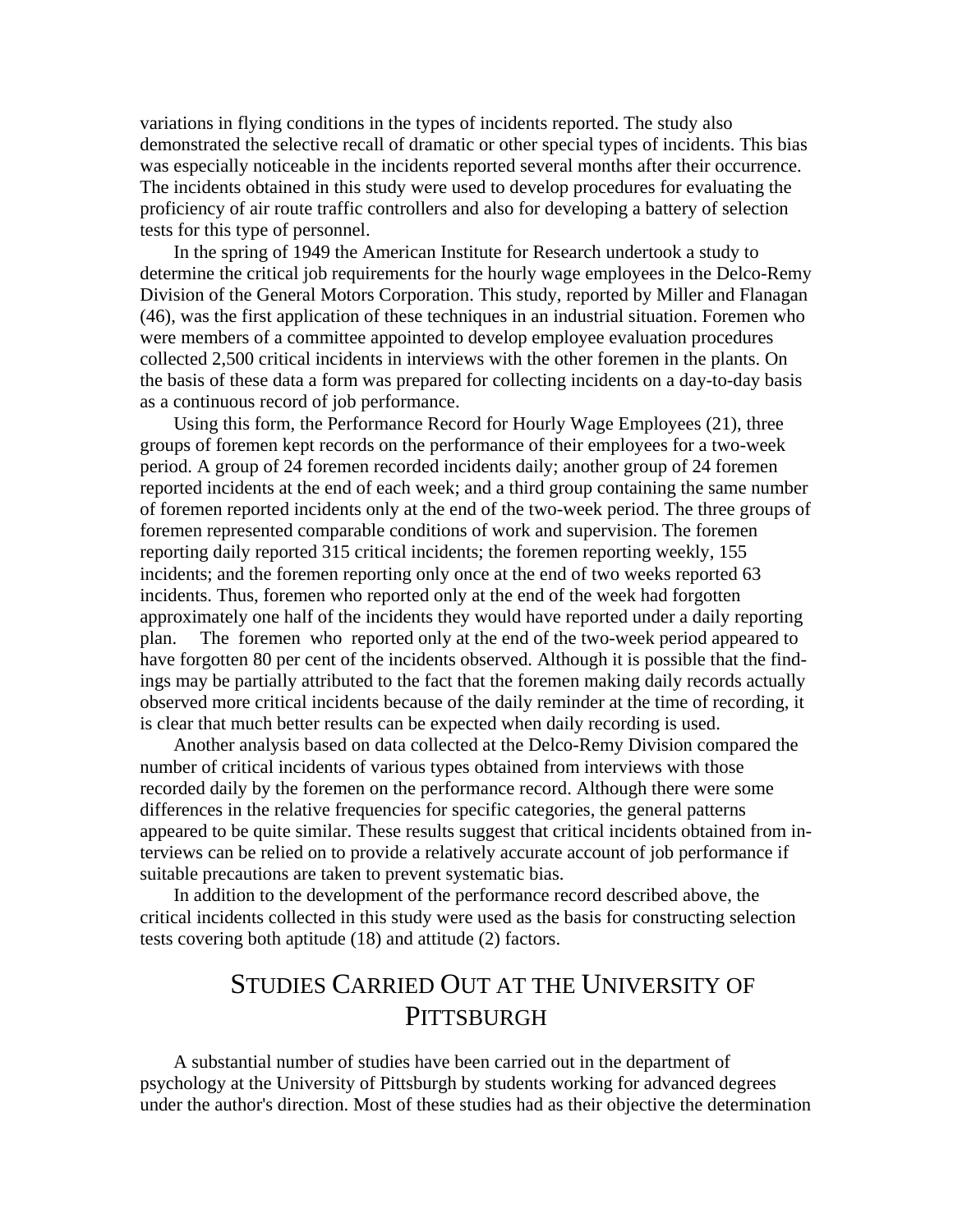of the critical requirements for a specific occupational group or activity. Many of them also included contributions to technique. In 1949 Wagner (66) completed a dissertation on the critical requirements for dentists. In this study, critical incidents were obtained from three sources: patients, dentists, and dental school instructors. The incidents were classified into four main aspects of the dentist's job: *(a)* demonstrating technical proficiency; *(b)* handling patient relationships; *(c)* accepting professional responsibility; and *(d)* accepting personal responsibility. As might be expected, the patients did not report as large a proportion of incidents for demonstrating technical proficiency or accepting professional responsibility as did the other two groups, and the instructors reported only a relatively small proportion of their incidents in the area of handling patient relationships.

On the basis of the findings from this study, a battery of selection tests was developed for use by the University of Pittsburgh School of Dentistry. A number of proficiency tests for measuring ability with respect to certain of the critical requirements were also developed using these results as a basis.

Another dissertation completed in 1949 was Finkle's (11) study of the critical requirements of industrial foremen. This study was conducted in the East Pittsburgh plant of the Westinghouse Electric Corporation. Critical incidents were obtained from foremen, general foremen, and staff personnel. A number of points pertaining to technique were studied.

One finding was in reference to the effect on the types of incidents obtained of the degree of importance or exceptionalness set up as a criterion for reporting or ignoring incidents. The incidents obtained from the use of questions that asked for incidents only slightly removed from the norm were compared with incidents obtained from questions intended to elicit more definitely effective or ineffective behaviors. Some examples of these questions are:

- 1. Think of a time when a foreman has done something that you felt should be encouraged because it seemed to be in your opinion an example of good foremanship. (Effective slight deviation from norm.)
- 2. Think of a time when a foreman did something that you thought was not up to par. (Ineffective—slight deviation from norm.)
- 3. Think of a time when a foreman has, in your opinion, shown definitely good foremanship—the type of action that points out the superior foreman.(Effective—substantial deviation from the norm.)
- 4. Think of a time when a foreman has, in your opinion, shown poor foremanship—the sort of action which if repeated would indicate that the man was not an effective foreman.(Ineffective—substantial deviation from norm.)

The frequencies of incidents obtained in each of the 40 categories into which the effective behaviors were classified were compared for the questions requesting slight and substantial deviations from the norm, and the significance of the differences was tested by means of the chi-square test. Two of the differences were significant at the 1 per cent level and one at the 5 per cent level. Comparisons of the frequencies in each of the 40 categories for ineffective incidents failed to reveal any chi squares significant at either the 5 per cent or the 1 per cent level.

The questions involving only a slight deviation from the norm resulted in more effective incidents concerned with gaining the respect and loyalty of the workers and also in more incidents that involved making, encouraging, and accepting suggestions. They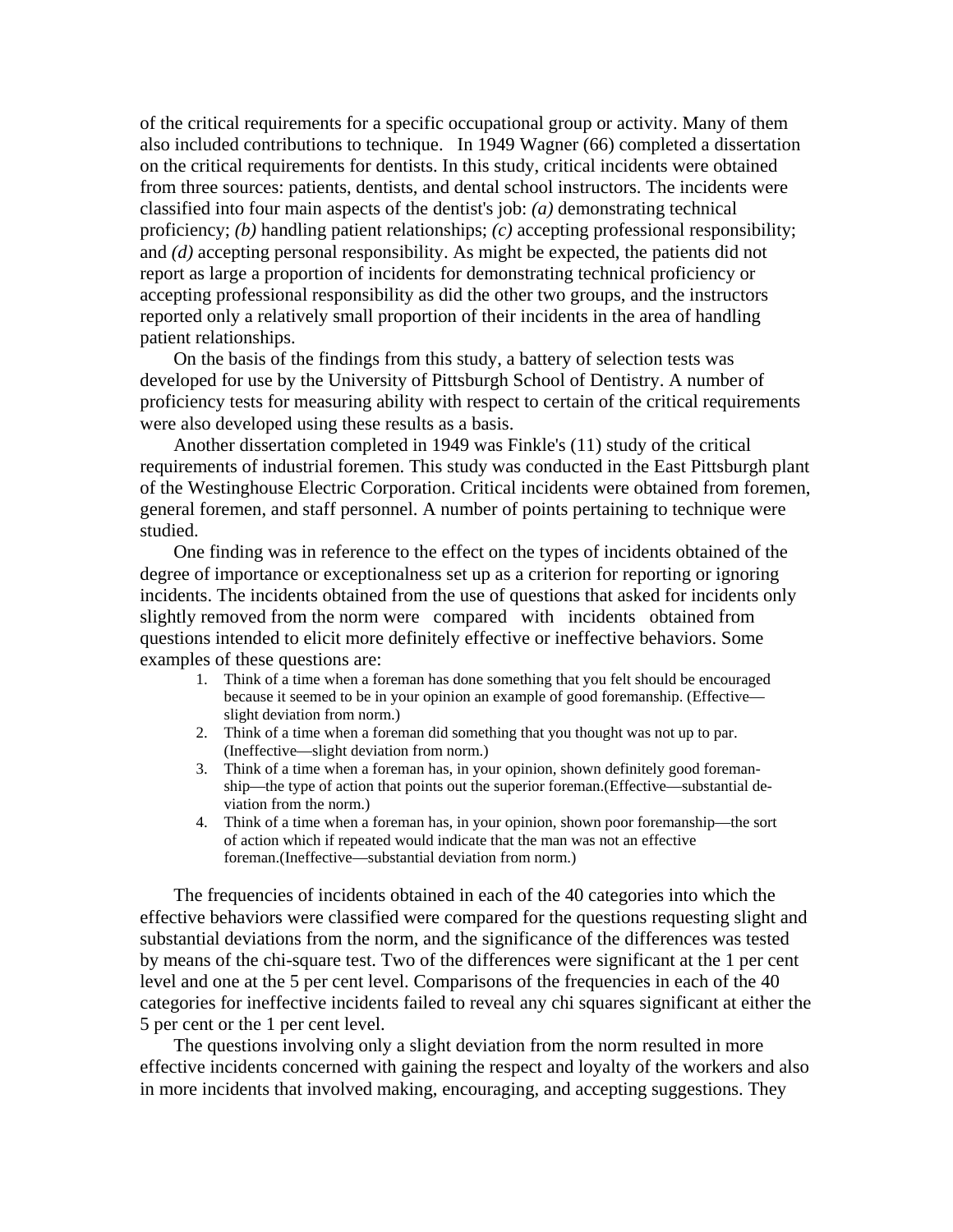produced significantly fewer incidents regarding fitting men to jobs. The small number of significant differences—only three in 80 comparisons—suggests that the types of incidents obtained are not very greatly changed by variations in wording of the questions comparable to those shown above. It seems likely that this is at least partially due to the fact that the persons interviewed report only incidents that represent a fairly substantial deviation from the norm regardless of the precise wording of the question asked.

Another comparison made in this study related to the influence of asking for an effective or an ineffective incident first. About 10 per cent more incidents were obtained from booklets requesting effective incidents first than from booklets requesting ineffective incidents first. This difference was sufficiently small so that it could reasonably be attributed to chance sampling fluctuations.

The incidents collected in this study were used, along with other data, in the preparation of a Performance Record for Foremen and Supervisors (23).

A study was conducted by Nevins (50) on the critical requirements of bookkeepers in sales companies. She collected incidents relating to applicants for bookkeeping positions as well as for employees working in this capacity.

For the collection of the information about the practicing bookkeepers, a modification in the critical incident technique was made. This was done because, in the bookkeeping profession, success and failure are usually defined in terms of persistent behavioral patterns. Occasional mistakes in adding and balancing accounts are expected, but repeated errors are considered serious. Instead of the single incident, therefore, many of the items included represented either a pattern of behaviors or a series of similar behaviors.

Weislogel (72) determined the critical requirements for life insurance agency heads. A principal feature of his study related to the comparison of two types of agency heads managers and general agents. It was believed that the critical behaviors for one type of agency head might provide a different pattern than that obtained for the other. This hypothesis was not confirmed by the analysis of the obtained incidents. The patterns of critical requirements were found to be quite similar for the two types of administrators.

Smit (58) carried out a study to determine the critical requirements for instructors of general psychology courses. Perhaps the finding of most general importance in this study was the existence of substantial differences between the patterns of critical incidents reported by students and faculty. The faculty reported a significantly larger percentage of effective behaviors in the following areas: giving demonstrations or experiments, using discussion group techniques, encouraging and ascertaining students' ideas and opinions.

The students, on the other hand, contributed a larger percentage of behaviors in the following areas: reviewing examinations, distributing grades, and explaining grades; using lecture aids such as drawings, charts, movies, models, and apparatus; using project techniques; giving test questions on assigned material; helping students after class and during class recess; the manner of the instructor.

The faculty reported a larger percentage of ineffective behaviors concerning maintaining order. The ineffective behaviors that were reported in a larger percentage by students involved these areas: presenting requirements of the course, using effective methods of expression, dealing with students' questions, pointing out fallacies, reviewing and summarizing basic facts and principles, using project techniques, using verbal diag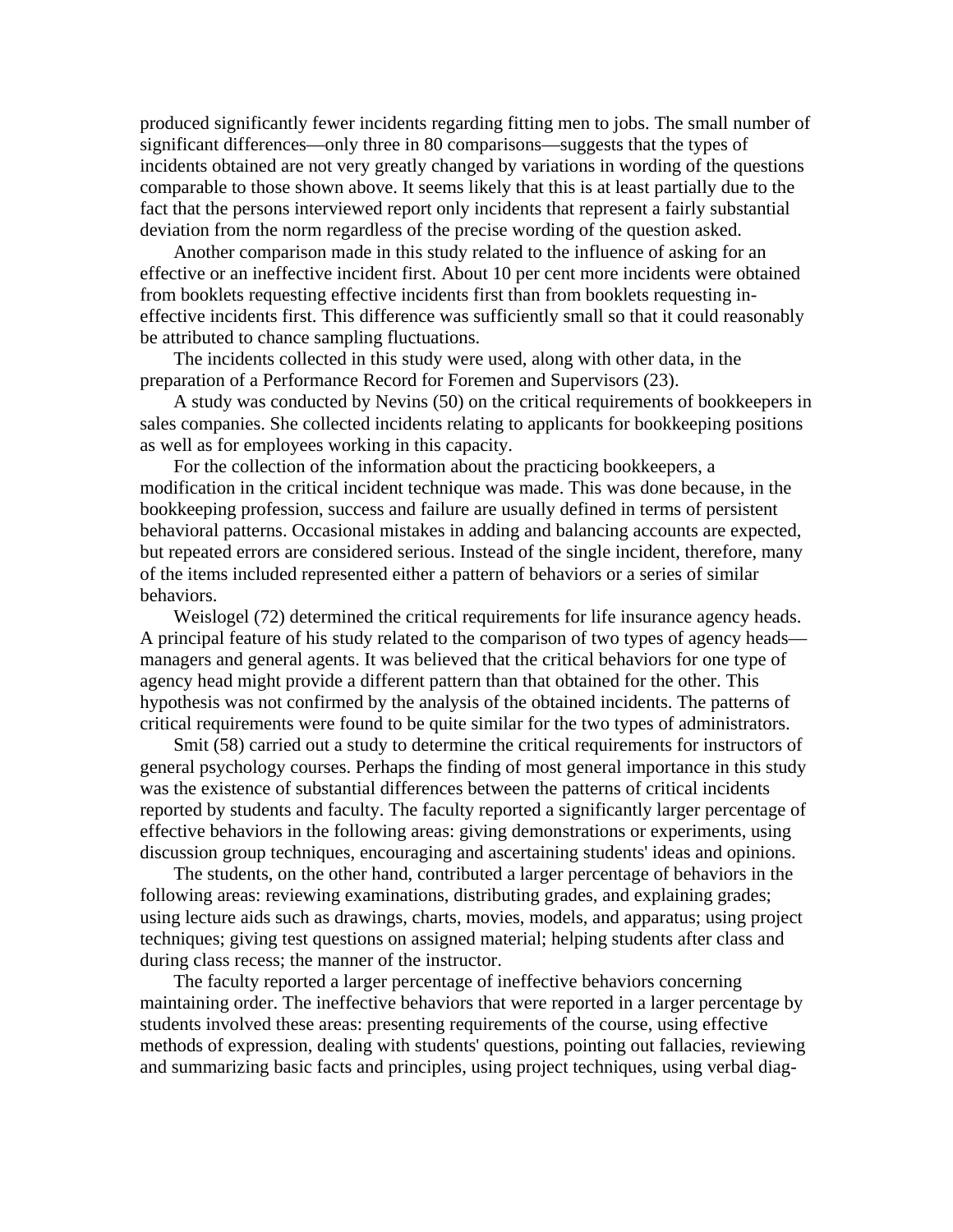nostic teaching techniques, achievement testing students on assigned material, objective type achievement testing, using humor.

This is a good illustration of the problem of the competence of various types of available observers to evaluate the contribution to the general aim of the activity of a specific action. Examination of the reports from students indicated a somewhat limited sphere of competence. Apparently one of the principal reasons for this was the lack of perspective on the part of the students and their inability to keep the general aim of the instructor clearly in mind because of its divergence from their own immediate aims. In many cases, this latter aim seemed to be directed toward achieving a satisfactory grade in the course.

Eilbert (7) developed a functional description of emotional immaturity. The contributors of critical incidents included psychiatrists, psychologists, psychiatric social workers, occupational therapists, nurses, and corps-men from a military hospital, plus 13 psychologists in nonmilitary organizations. The subjects of the incidents were primarily patients under psychiatric care.

The contributors were given a form that oriented them to the concept "emotional immaturity" by suggesting that it was revealed generally by childlike modes of behavior. The questions used to elicit incidents were: Have you recently thought of someone as being emotionally immature (regardless of diagnosis)? What specifically happened that gave you this impression? What would have been a more mature reaction to the same situation?

Because of the indefinite nature of the concept, it was felt that a check should be made on the contributor's understanding of his task. Twenty of the participating persons were asked to summarize briefly their interpretation of what they had been asked to do. This appeared to be very useful in developing the phrasing of the questions so that they were uniformly interpreted by the various observers.

The author of the study classified all the immaturities on the basis of a classification system developed from preliminary categorizations prepared by six of the contributors. This classification was submitted to 14 psychiatrists for review. They were asked to indicate which of the categories they were willing to accept as a type of immaturity as the term had been defined in an official document, More than half the categories were accepted by at least 13 of the 14 judges, and none was rejected by more than 50 per cent of the judges. It was felt then that the system was acceptable.

This study illustrates the application of the critical incident technique to the study of personality. It is believed that this study provides an excellent example of the possibilities for developing more specific behavioral descriptions.

Folley (24) reported on the critical requirements of sales clerks in department stores. The behaviors were abstracted from narrative records of individual shopping incidents written by shoppers who were relatively inexperienced in evaluating sales personnel. For various reasons, including the competence of the observers, their training, and their limited point of view, the resulting description must be regarded as only partial.

In the past few years, many other individuals and groups have made use of the techniques described above, or modifications of them, in a wide variety of studies. Some of these studies on which reports are being published will be reviewed briefly in the section on applications.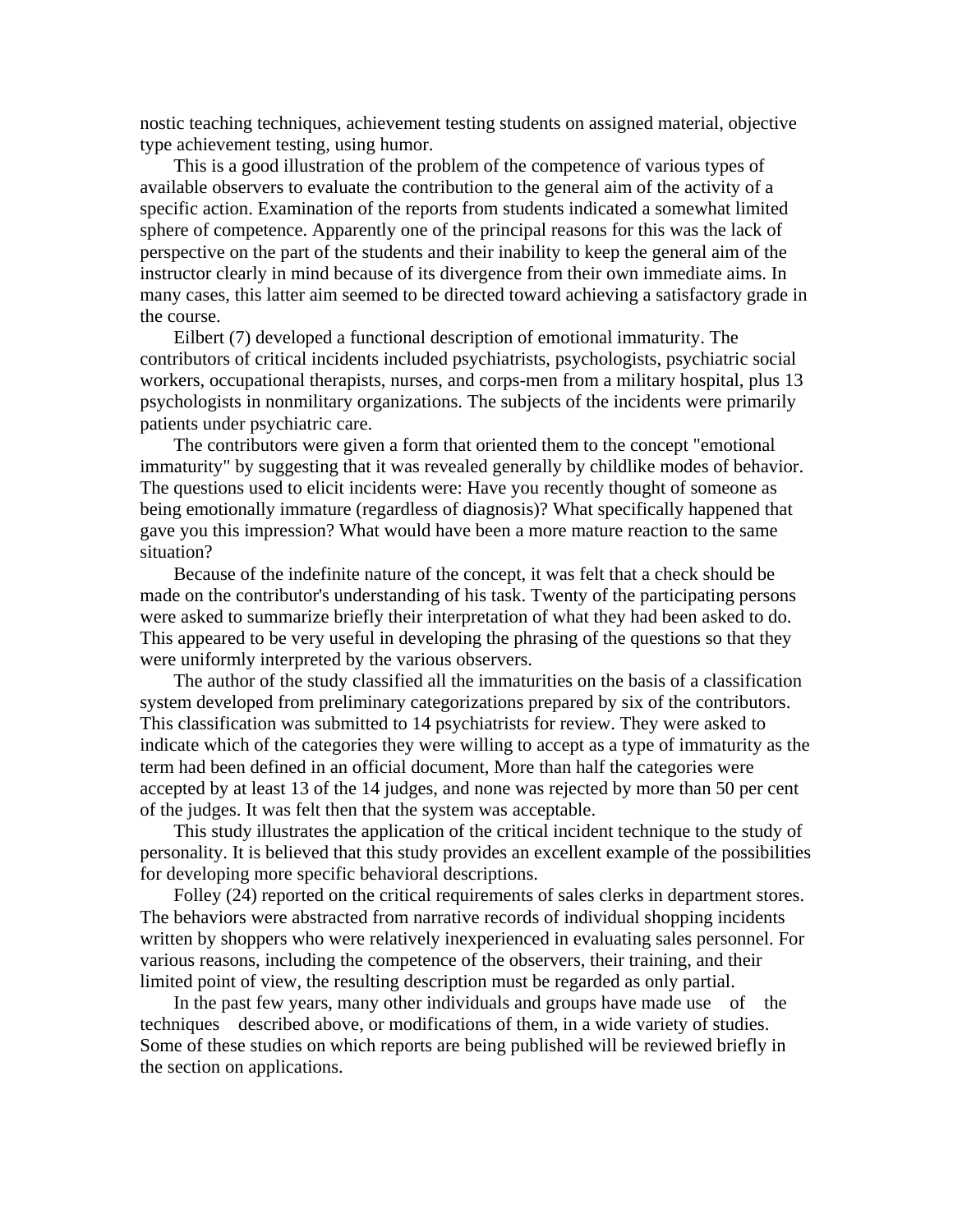## THE PROCEDURE IN ITS PRESENT FORM

From the foregoing discussion, it is clear that the critical incident technique is essentially a procedure for gathering certain important facts concerning behavior in defined situations. It should be emphasized that the critical incident technique does not consist of a single rigid set of rules governing such data collection. Rather it should be thought of as a flexible set of principles which must be modified and adapted to meet the specific situation at hand.

The essence of the technique is that only simple types of judgments are required of the observer, reports from only qualified observers are included, and all observations are evaluated by the observer in terms of an agreed upon statement of the purpose of the activity. Of course, simplicity of judgments is a relative matter. The extent to which a reported observation can be accepted as a fact depends primarily on the objectivity of this observation. By objectivity is meant the tendency for a number of independent observers to make the same report. Judgments that two things have the same effect or that one has more or less effect than the other with respect to some defined purpose or goal represent the simplest types of judgments that can be made. The accuracy and therefore the objectivity of the judgments depend on the precision with which the characteristic has been defined and the competence of the observer in interpreting this definition with relation to the incident observed. In this latter process, certain more difficult types of judgments are required regarding the relevance of various conditions and actions on the observed success in attaining the defined purpose for this activity.

It is believed that a fair degree of success has been achieved in developing procedures that will be of assistance in gathering facts in a rather objective fashion with only a minimum of inferences and interpretations of a more subjective nature. With respect to two other steps that are essential if these incidents are to be of value a comparable degree of objectivity has not yet been obtained. In both instances, the subjective factors seem clearly due to current deficiencies in psychological knowledge.

The first of these two other steps consists of the classification of the critical incidents. In the absence of an adequate theory of human behavior, this step is usually an inductive one and is relatively subjective. Once a classification system has been developed for any given type of critical incidents, a fairly satisfactory degree of objectivity can be achieved in placing the incidents in the defined categories.

The second step refers to inferences regarding practical procedures for improving performance based on the observed incidents. Again, in our present stage of psychological knowledge, we are rarely able to deduce or predict with a high degree of confidence the effects of specific selection, training, or operating procedures on future behaviors of the type observed. The incidents must be studied in the light of relevant established principles of human behavior and of the known facts regarding background factors and conditions operating in the specific situation. From this total picture hypotheses are formulated. In only a few types of activities are there both sufficient established principles and sufficient information regarding the effective factors in the situation to provide a high degree of confidence in the resulting hypotheses regarding specific procedures for improving the effectiveness of the results.

In the sections which follow, the five main steps included in the present form of the procedures will be described briefly. In order to provide the worker with maximum flexi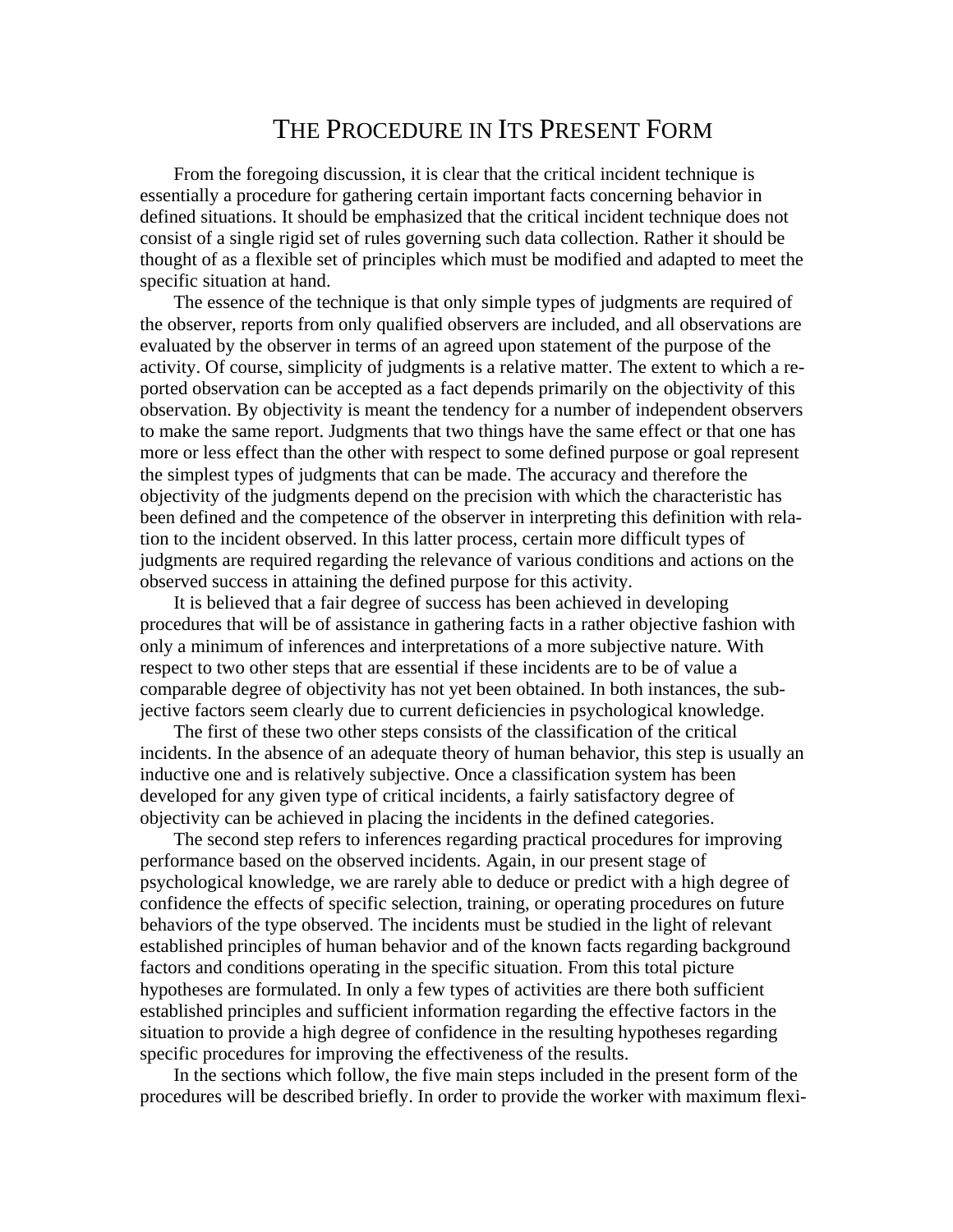bility at the present stage, in addition to examples of present best practice, the underlying principles for the step will be discussed and also the chief limitations with, wherever possible, suggestions for studies that may result in future improvements in the methods.

#### *1. General Aims*

A basic condition necessary for any work on the formulation of a functional description of an activity is a fundamental orientation in terms of the general aims of the activity. No planning and no evaluation of specific behaviors are possible without a general statement of objectives. The trend in the scientific field toward operational statements has led a number of writers to try to describe activities or functions in terms of the acts or operations performed, the materials acted on, the situations involved, the results or products, and the relative importance of various acts and results. These analyses have been helpful in emphasizing the need for more specific and detailed descriptions of the requirements of activities. Typically, however, such discussions have failed to emphasize the dominant role of the general aim in formulating a description of successful behavior or adjustment in a particular situation.

In its simplest form, the functional description of an activity specifies precisely what it is necessary to do and not to do if participation in the activity is to be judged successful or effective. It is clearly impossible to report that a person has been either effective or ineffective in a particular activity by performing a specific act unless we know what he is expected to accomplish. For example, a supervisor's action in releasing a key worker for a half a day to participate in a recreational activity might be evaluated as very effective if the general aim of the foreman was to get along well with the employees under him. On the other hand, this same action might be evaluated as ineffective if the primary general aim is the immediate production of materials or services.

In the case of the usual vocational activities the supervisors can be expected to supply this orientation. In certain other types of activities, such as civic, social, and recreational activities, there frequently is no supervisor. The objectives of participation in the activity must then be determined from the participants themselves. In some instances, these may not be verbalized to a sufficient extent to make it possible to obtain them directly.

Unfortunately, in most situations there is no one general aim which is the correct one. Similarly, there is rarely one person or group of persons who constitute an absolute, authoritative source on the general aim of the activity. In a typical manufacturing organization the foreman, the plant manager, the president, and the stockholders might define the general aim of the workers in a particular section somewhat differently. It is not possible to say that one of these groups knows the correct general aim and the others are wrong. This does not mean that one general aim is as good as another and that it is unimportant how we define the purpose of the activity. It does mean that we cannot hope to get a completely objective and acceptable general aim for a specific activity. The principal criterion in formulating procedures for establishing the general aim of the activity should be the proposed use of the functional description of the activity which is being formulated. Unless the general aim used is acceptable to the potential users of the detailed statement of requirements, the whole effort in formulating this statement will have been wasted.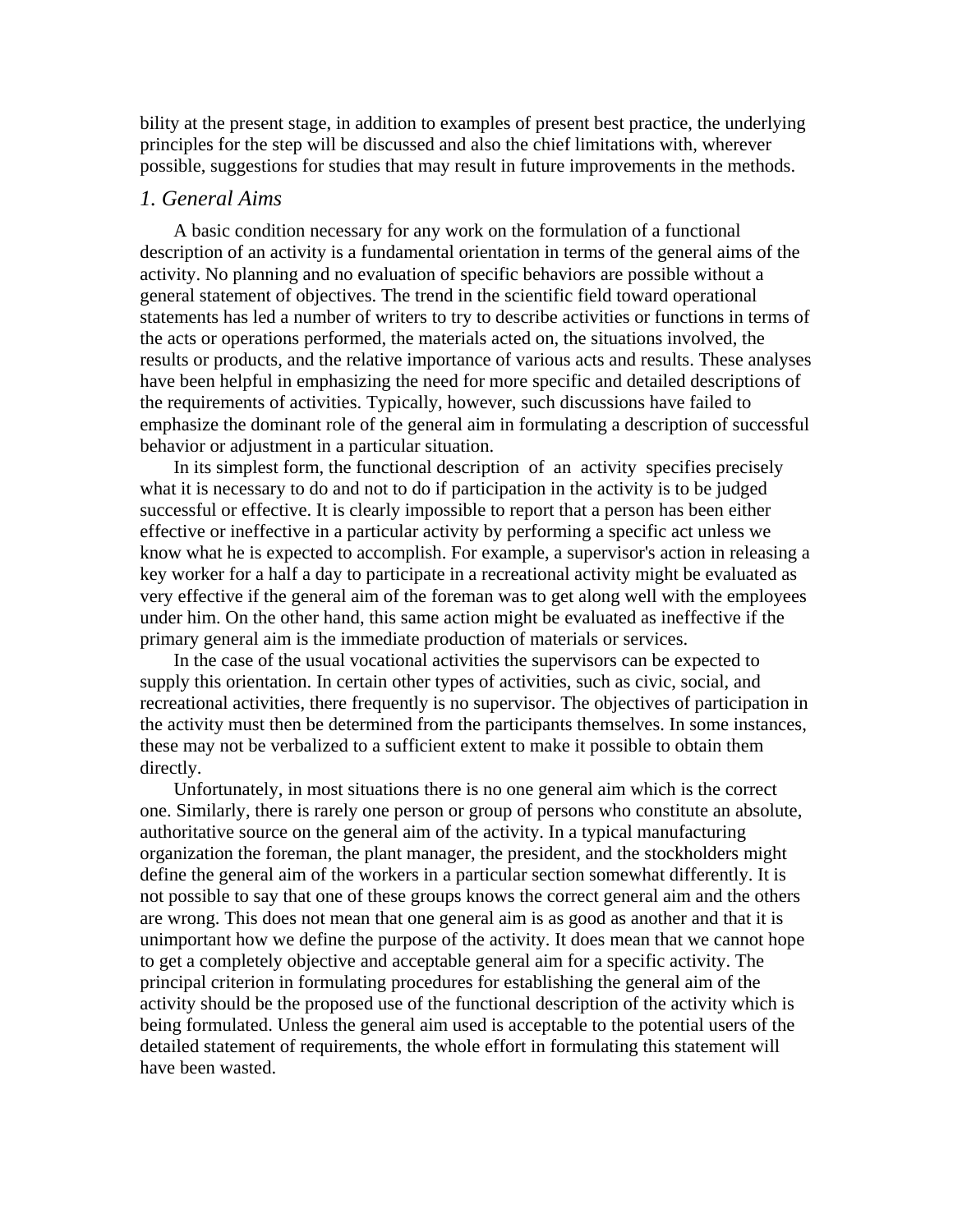The most useful statements of aims seem to center around some simple phrase or catchword which is slogan-like in character. Such words provide a maximum of communication with only a minimum of possible misinterpretation. Such words as "appreciation," "efficiency," "development," "production," and "service" are likely to be prominent in statements of general aims. For example, the general aim of a teacher in elementary school art classes might be the development of an appreciation of various visual art forms on the part of the students. The general aim of the good citizen might be taken as effective participation in the development and application of the rules and procedures by which individuals and groups are assisted in achieving their various goals.

With the aid of a form of the type shown in Fig. 1, the ideas of a number of wellqualified authorities can be collected. It is expected that in response to the question on the

#### **OUTLINE FOR INTERVIEW TO ESTABLISH THE GENERAL** AIM FOR AN ACTIVITY

- 1. Introductory statement: We are making a study of (specify activity). We believe you are especially well qualified to tell us about (specify activity).
- 2. Request for general aim: What would you say is the primary purpose of (specify activity)?
- 3. Request for summary: In a few words, how would you summarize the general aim of (specify activity)?

FIG. 1. SAMPLE FORM FOR USE IN OBTAIN-ING GENERAL AIM

primary purpose of the activity many persons will give a fairly lengthy and detailed statement. The request to summarize is expected to get them to condense this into a brief usable statement. These should be pooled a nd a trial form of the statement of gener al aim developed. This statemen t should be referred either to these authorities or to others to obtain a final statement of the general aim tha t is acceptable to them. Necessary revisions should be made as indicated by these discussions. Usually considerable effort is required to a void defeating the purpose of the genera l aim by cluttering up the statemen t with specific details and qualifying conditions.

In summary, the general aim of

an activity should be a brief statement obtained from the authorities in the field which expresses in simple terms those objectives to which most people would agree. Unless a brief, simple statement has been obtained, it will be difficult to get agreement among the authorities. Also it will be much harder to convey a uniform idea to the participants. This latter group will get an over-all impression and this should be as close to the desired general aim as possible.

#### *2. Plans and Specifications*

To focus attention on those aspects of behavior which are believed to be crucial in formulating a functional description of the activity, precise instructions must be given to the observers. It is necessary that these instructions be as specific as possible with respect to the standards to be used in evaluation and classification. The group to be studied also needs to be specified.

One practical device for obtaining specific data is to obtain records of "critical incidents" observed by the reporting personnel. Such incidents are defined as extreme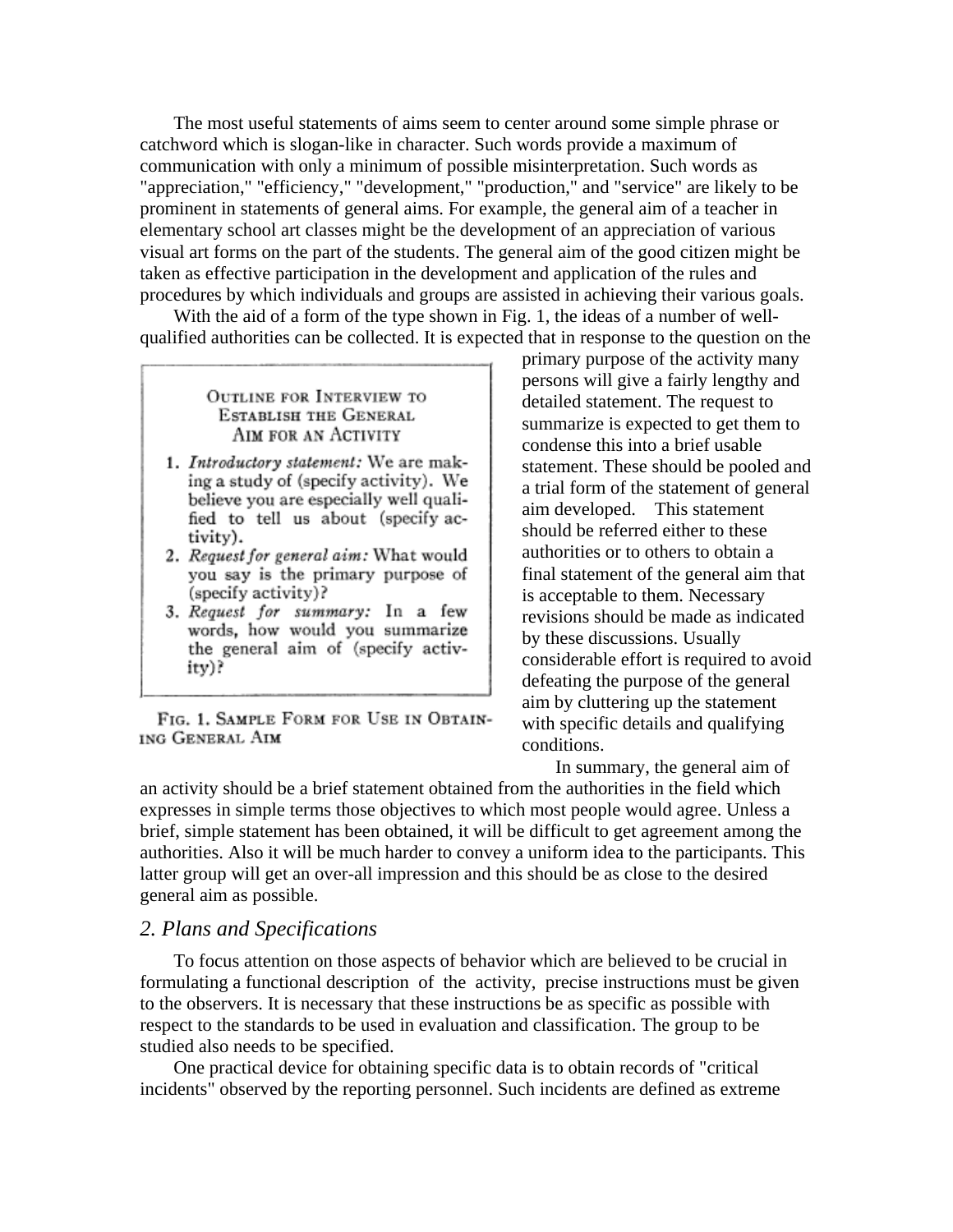behavior, either outstandingly effective or ineffective with respect to attaining the general aims of the activity. The procedure has considerable efficiency because of the use of only the extremes of behavior. It is well known that extreme incidents can be more accurately identified than behavior which is more nearly average in character.

One of the primary aims of scientific techniques is to insure objectivity for the observations being made and reported. Such agreement by independent observers can only be attained if they are all following the same set of rules. It is essential that these rules be clear and specific. In most situations the following specifications will need to be established and made explicit prior to collecting the data:

*a. The situations observed.* The first necessary specification is a delimitation of the situations to be observed. This specification must include information about the place, the persons, the conditions, and the activities. Such specifications are rather easily defined in many instances. For example, such brief specifications as observations of "the behavior in classrooms of regularly employed teachers in a specified high school while instructing students during class periods," constitute a fairly adequate definition of a situation of this type.

In complex situations it is probably essential not only that the specifications with respect to the situation be relatively complete and specific, but also that practical examples be provided to assist the observer in deciding in an objective fashion whether or not a specific behavior should be observed and recorded.

**b.** Relevance to the general aim. After the decision has been made that a particular situation is an appropriate one for making observations, the next step is to decide whether or nota specific behavior which is observed is relevant to the general aim of the activity as defined in the section above. For example, if the general aim of the activity was defined as sustained high quality and quantity of production, it might be difficult to decide whether ornot to include an action such as encouraging an unusually effective subordinate to get training that would assist him in developing his ability in an avocational or recreational activity not related to his work. In this case, it might be specified that any action which eitherdirectly or indirectly could be expected over a long period of time to have a significant effecton the general aim should be included. If it could not be predicted with some confidencewhether this effect would be good or bad, it should probably not be considered.

The extent of detail required to obtain objectivity with respect to this type of decision depends to a considerable degree on the background and experiences of the observers with respect to this activity. For example, supervisors with substantial experience in a particular company can be expected to agree on whether or not a particular behavior is relevant to the attainment of the general aim. On the other hand, if outside observers were to be used, it would probably be necessary to specify in considerable detail the activities that can be expected to have an effect on the general aim.

*c . Extent of effect on the general aim.* The remaining decision that the observer must makeis how important an effect the observed incident has on the general aim. It is necessary tospecify two points on the scale of importance: *(a)* a level of positive contributions to the general aim in specific terms, preferably including a concrete example, and *(b)* the correspondinglevel of negative effect on the general aim expressed in similar terms.

A definition which has been found useful is that an incident is critical if it makes a "significant" contribution, either positively or negatively, to the general aim of the activity. The definition of "significant" will depend on the nature of the activity. If the general aim of the activity is in terms of production, a significant contribution might be one which caused, or might have caused, an appreciable change in the daily production of the department either in the form of an increase or a decrease. In certain specific situations, it might be desirable and possible to set up a quantitative criterion such as saving or wasting 15 minutes of an average worker's production. In some situations, a definition of significance might be set up in terms of dollars saved or lost both directly and indirectly.

Actions which influence the attitudes of others are more difficult to evaluate objectively. Perhaps the best we might be able to do is to state it in terms of a probability estimate. For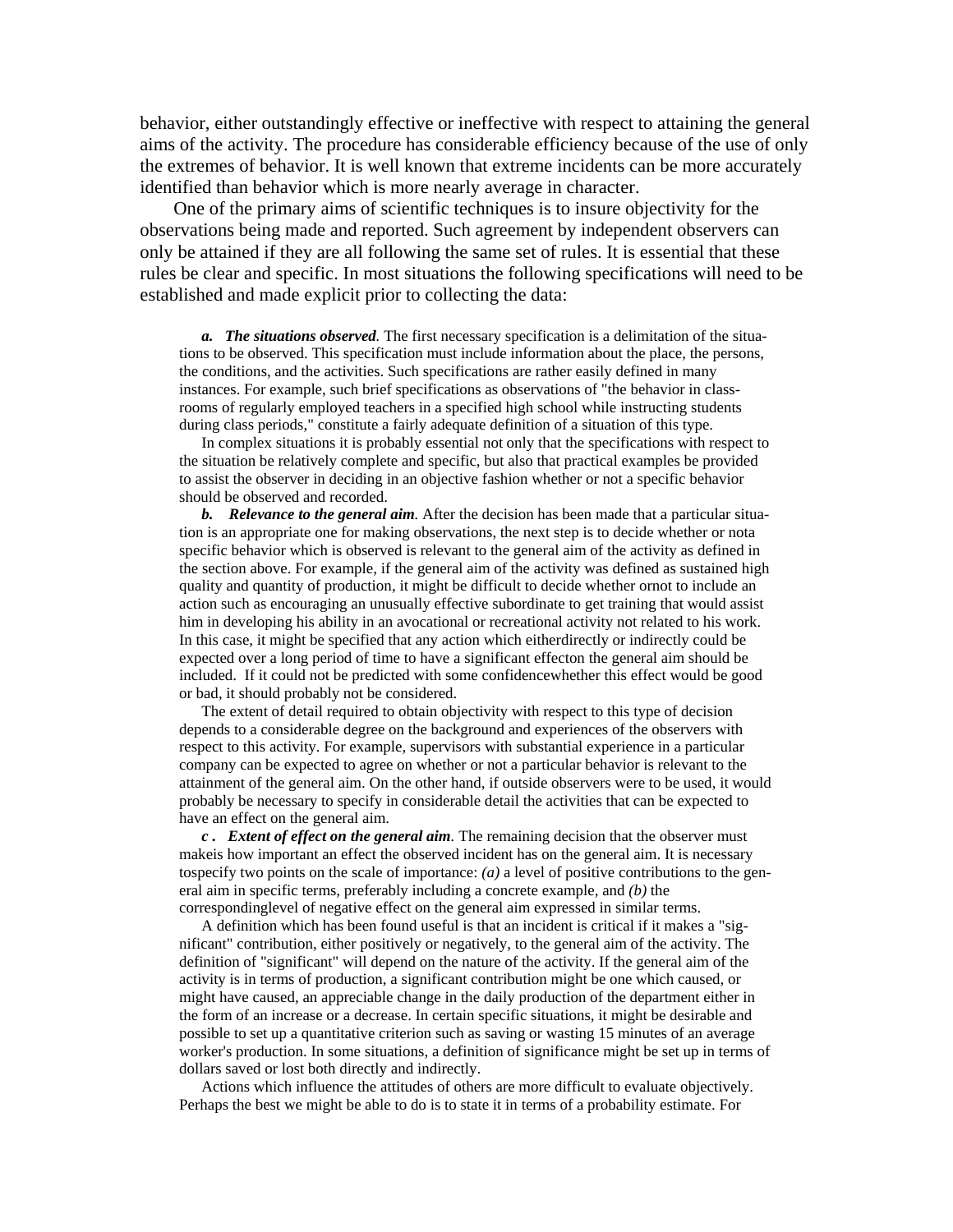example, one such criterion might be that the minimum critical level would be an action that would have an influence such that at least one person in ten might change his vote on an issue of importance to the company.

*d. Persons to make the observations.* One additional set of specifications refers to the selection and training of the observers who are to make and report the judgments outlined in the steps above.

Wherever possible, the observers should be selected on the basis of their familiarity with the activity. Special consideration should be given to observers who have made numerous observations on persons engaged in the activity. Thus, for most jobs, by far the best observers are supervisors whose responsibility it is to see that the particular job being studied is done. However, in some cases very useful observations can be contributed by consumers of the products and services of the activity. For example, for a study of effective sales activities, the customers may have valuable data to contribute. For a study of effective parental activity, the children may be able to make valuable contributions.

In addition to careful selection of the persons to make observations, attention should be given to their training. Minimal training should include a review of the nature of the general aim of the activity and a study of the specifications and definitions for the judgments they will be required to make. Where the situation is complex or the observers are not thoroughly familiar with the activity, supervised practice in applying these definitions should be provided. This can be done by preparing descriptions of observations and asking the observers to make judgments about these materials. Their judgments can be immediately confirmed or corrected during such supervised practice periods.

In Fig. 2 is shown a form for use in developing specifications regarding observations. The use of this form in making plans for the collection of critical incidents or other types of observational data should aid in objectifying these specifications.

#### *3. Collecting the Data*

If proper plans and specifications are developed, the data collection phase is greatly simplified. A necessary condition for this phase is that the behaviors or results observed be evaluated, classified, and recorded while the facts are still fresh in the mind of the observer. It would be desirable for these operations to be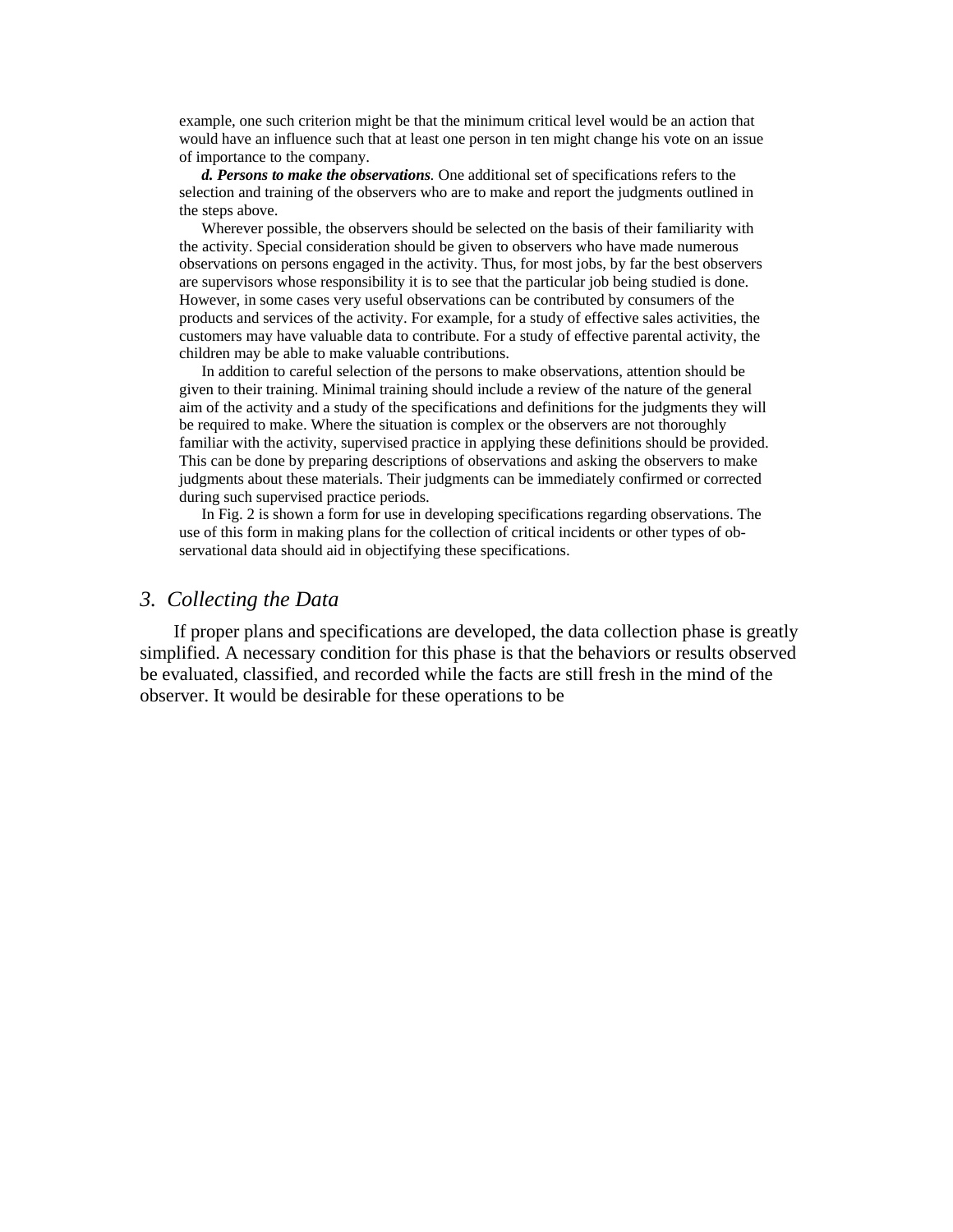

FIG. 2. FORM FOR DEVELOPING SPECIFICA-TIONS REGARDING OBSERVATIONS

performed at the time of observation so that all requisite facts could be determined and checked. Memory is improved if it is known in advance that the behavior to be observed is to be remembered. It is greatly improved if the specific aspects of what is to be observed are defined and if the operations to be performed with respect to evaluation and classification are clearly specified.

The critical incident technique is frequently used to collect data on observations previously made which are reported from memory. This is usually satisfactory when the incidents reported are fairly recent and the observers were motivated to make detailed observations and evaluations at the time the incident occurred.

The importance of obtaining recent incidents to insure that the incidents are representative of actual happenings was demonstrated in the study on air route traffic controllers by Nagay (48) reported above. However, as also discussed in that study, in some situations adequate coverage cannot be obtained if only very recent incidents are included.

Evidence regarding the accuracy of reporting is usually contained in the incidents themselves. If full and precise details are given, it can usually be assumed that this information is accurate. Vague reports suggest that the incident is not well remembered and that some of the data may be incorrect. In several situations there has been an opportunity to compare the types of incidents reported under two conditions *(a)* from memory and without a list of the types of incidents anticipated, and *(b)* those reported when daily observations were being made in a routine work situation, and the evaluations and classifications were made and recorded on a prepared check list within 24 hours of the time of observation. The results of one such comparison were discussed briefly above in connection with the American Institute for Research study of factory employees.

During the observational period a negligible number of incidents were reported by the foremen as not fitting into the general headings included on the list. Although the proportions of incidents for the various items on the list are not identical, they are reason-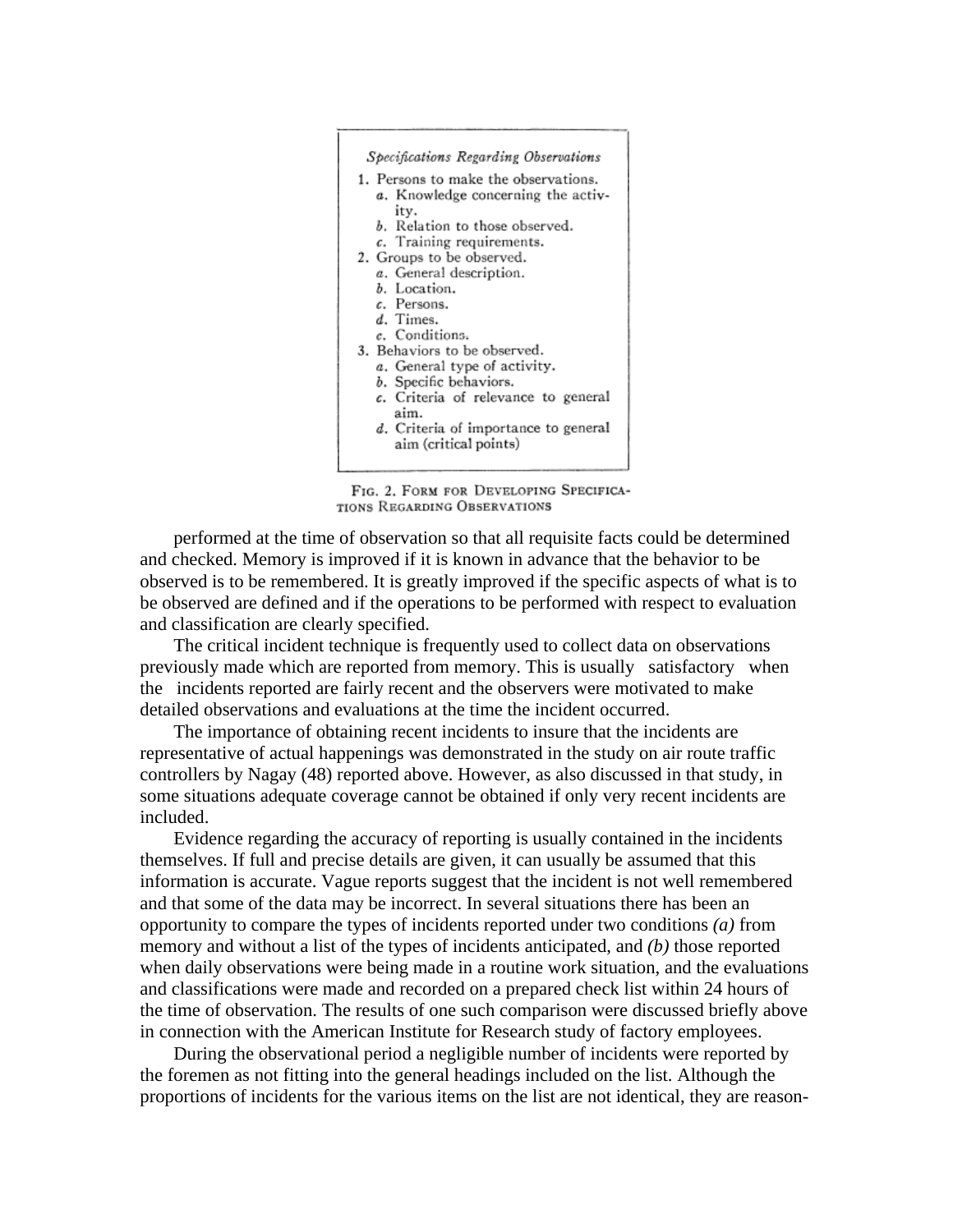ably close for most of the items. Items on such matters as meeting production requirements and accepting changes in jobs are higher in terms of the recorded than the recalled incidents. The fact that items such as wasting time and assisting on problems are lower for the recalled incidents suggests that part of this discrepancy lies in the interpretations of the category definitions. The classifying of recorded incidents was done by the foremen, while the classification of the recalled incidents was done by the research workers. In fairness, it should also be noted that the definitions used by the research workers were rewritten before they were incorporated in the foremen's manuals.

On the whole, it seems reasonable to assume that, if suitable precautions are taken, recalled incidents can be relied on to provide adequate data for a fairly satisfactory first approximation to a statement of the requirements of the activity. Direct observations are to be preferred, but the efficiency, immediacy, and minimum demands on cooperating personnel which are achieved by using recalled incident data frequently make their use the more practical procedure.

Another practical problem in collecting the data for describing an activity refers to the problem of how it should be obtained from the observers. This applies especially to the problem of collecting recalled data in the form of critical incidents. Four procedures have been used and will be discussed briefly below:

*a. Interviews.* The use of trained personnel to explain to observers precisely what data are desired and to record the incidents, making sure that all necessary details are supplied, is probably the most satisfactory data collection procedure. This type of interview is somewhat different from other sorts of interviews and a brief summary of the principal factors involved will be given.

*(i) Sponsorship of the study.* If a stranger to the observers is collecting the data, it is ordinarily desirable to indicate on what authority the interview is being held. This part should be as brief as possible to avoid any use of time for a prolonged discussion of a topic irrelevant to the purpose of the interview. In many instances all that needs to be said is that someone known and respected by the observer has suggested the interview.

*(ii) Purpose of the study.* This should also be brief and ordinarily would merely involve a statement that a study was being made to describe the requirements of the activity. This would usually be cast in some such informal form as, "We wish to find out what makes a good citizen," or, "We are trying to learn in detail just what successful work as a nurse includes." In cases where there is some hesitation about cooperating or a little more explanation seems desirable, a statement can be added concerning the value and probable uses of the results. This frequently takes the form of improving selection and training procedures. In some instances, it would involve improving the results of the activity. For example, the interviewer might say, "In order to get better sales clerks we need to know just what they do that makes them especially effective or ineffective," or, "If parents are to be more effective, we need to be able to tell them the things they do that are effective and ineffective."

*(iii) The group being interviewed.* If there is any likelihood of a person feeling, "But, why ask me?" it is desirable to forestall this by pointing out that he is a member of a group which is in an unusually good position to observe and report on this activity. The special qualifications of members of this group as observers can be mentioned briefly, as, "Supervisors such as yourself are constantly observing and evaluating the work of switchboard girls," or, "Students are in an unusually good position to observe the effectiveness of their teachers in a number of ways."

*(iv) The anonymity of the data.* Especially for the collection of information about ineffective behavior, one of the principal problems is to convince the observer that his report cannot harm the person reported on in any way. Usually he also needs to be convinced that the person reported on will never know that he has reported the incident. Assurances are not nearly so effective in this situation as actual descriptions of techniques to be used in handling the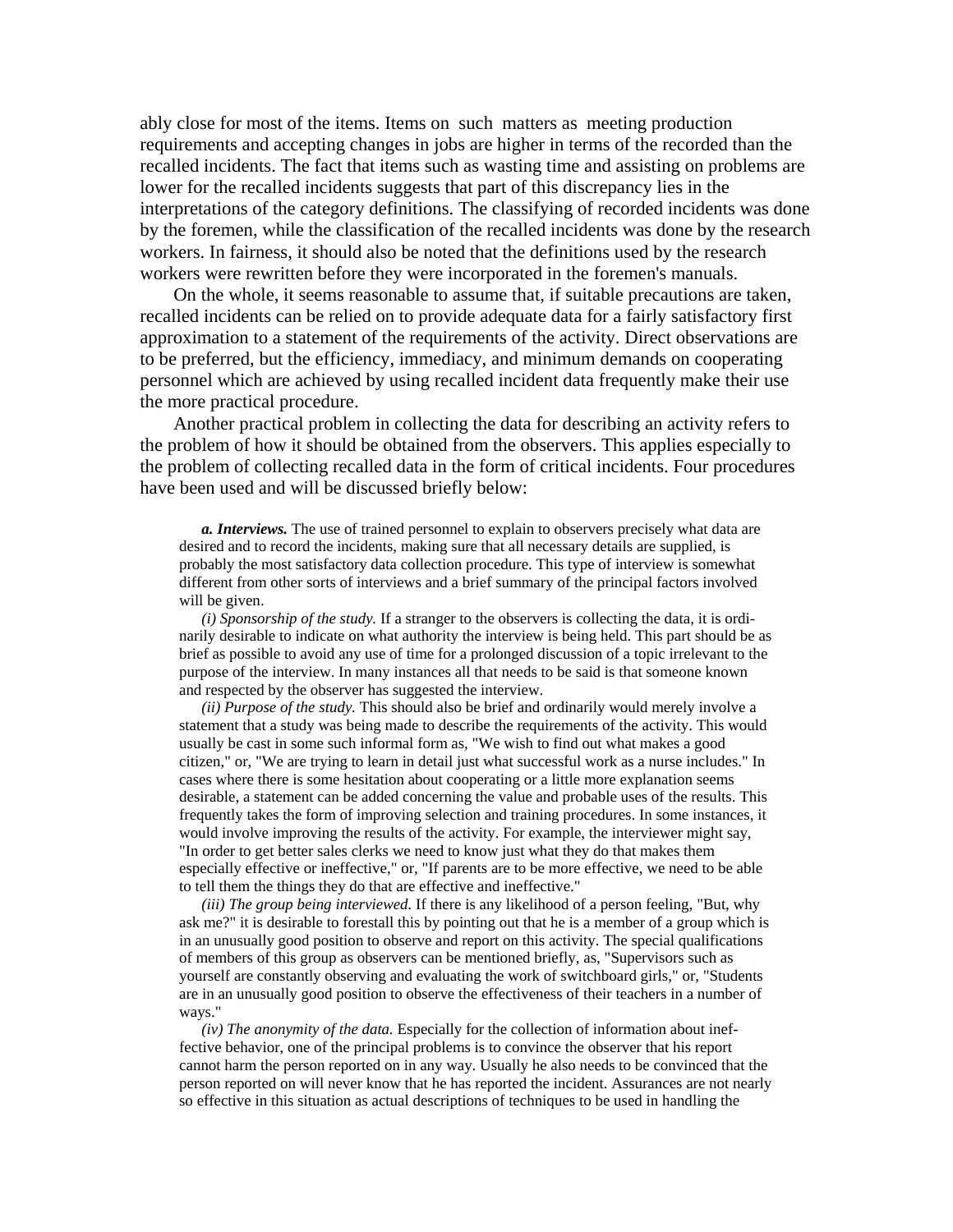data, which enable the observer to judge for himself how well the anonymity of the data will be guarded. Under no circumstances should the confidences of the reportees be violated in any way. The use of sealed envelopes, avoidance of identifying information, the mailing of data immediately to a distant point for analysis, and similar techniques are helpful in establishing the good faith of the interviewer in taking all possible precautions to safeguard the incidents reported.

*(v) The question.* The most crucial aspect of the data collection procedure is the questions asked the observers. Many studies have shown that a slight change in wording may produce a substantial change in the incidents reported. For example, in one study the last part of one of the specific questions asked was, "Tell just how this employee behaved which caused a noticeable decrease in production." This question resulted in almost all incidents reported having to do with personality and attitude behaviors. This part of the question was changed to, "Tell just what this employee did which caused a noticeable decrease in production." This second question produced a much broader range of incidents. To the question writer "how he behaved" and "what he did" seemed like about the same thing. To the foremen who were reporting incidents "how he behaved" sounded as if personality and attitudes were being studied. The subtle biases involved in the wording of questions are not always so easily found. Questions should always be tried out with a small group of typical observers before being put into general use in a study.

The question should usually refer briefly to the general aim of the activity. This aim might be discussed more fully in a preliminary sentence. It should usually state that an incident, actual behavior, or what the person did is desired. It should briefly specify the type of behavior which is relevant and the level of importance which it must reach to be reported. It should also tie down the selection of the incidents to be reported by the observer in some way, such as asking for the most recent observation, in order to prevent the giving of only the more dramatic or vivid incidents, or some other selected group, such as those which fit the observer's stereotypes.

An effective procedure for insuring that the interpretation of the persons being interviewed is close to that intended is to request a sample of persons typical of those to be interviewed to state in their own words what they understand they have been asked to do. These persons should be selected so as to represent all types who will be interviewed. From a study of their interpretations, necessary revisions can be made to insure that all interviewees will be in agreement as to the nature of the incidents they are to provide.

*(vi) The conversation.* The interviewer should avoid asking leading questions after the main question has been stated. His remarks should be neutral and permissive and should show that he accepts the observer as the expert. By indicating that he understands what is being said and permitting the observer to do most of the talking, the interviewer can usually get unbiased incidents. If the question does not seem to be understood, it can be repeated with some reference to clarifying just what is meant by it. If the observer has given what seems like only part of the story, he should be encouraged by restating the essence of his remarks. This usually tends to encourage him to continue and may result in his bringing out many relevant details that the interviewer did not know the situation well enough to ask for. In some cases, it is desirable to have the interviews recorded electrically and transcribed. This increases the work load substantially, and trained interviewers can usually get satisfactory reports at the time or by editing their notes shortly after the interview.

Usually the interviewer should apply certain criteria to the incidents while they are being collected. Some of the more important criteria are: (a) is the actual behavior reported; (b) was it observed by the reporter; (c) were all relevant factors in the situation given; (d) has the observer made a definite judgment regarding the criticalness of the behavior; (e) has the observer made it clear just why he believes the behavior was critical.

In Fig. 3 is shown a sample of the type of form used by interviewers to collect critical incidents. Of course the form must be adapted to the needs of the specific situation.

*b. Group interviews.* Because of the cost in time and personnel of the individual interview, a group interview technique has been developed. This retains the advantages of the individual interview in regard to the personal contact, explanation, and availability of the interviewer to answer questions. To some extent it also provides for a check on the data supplied by the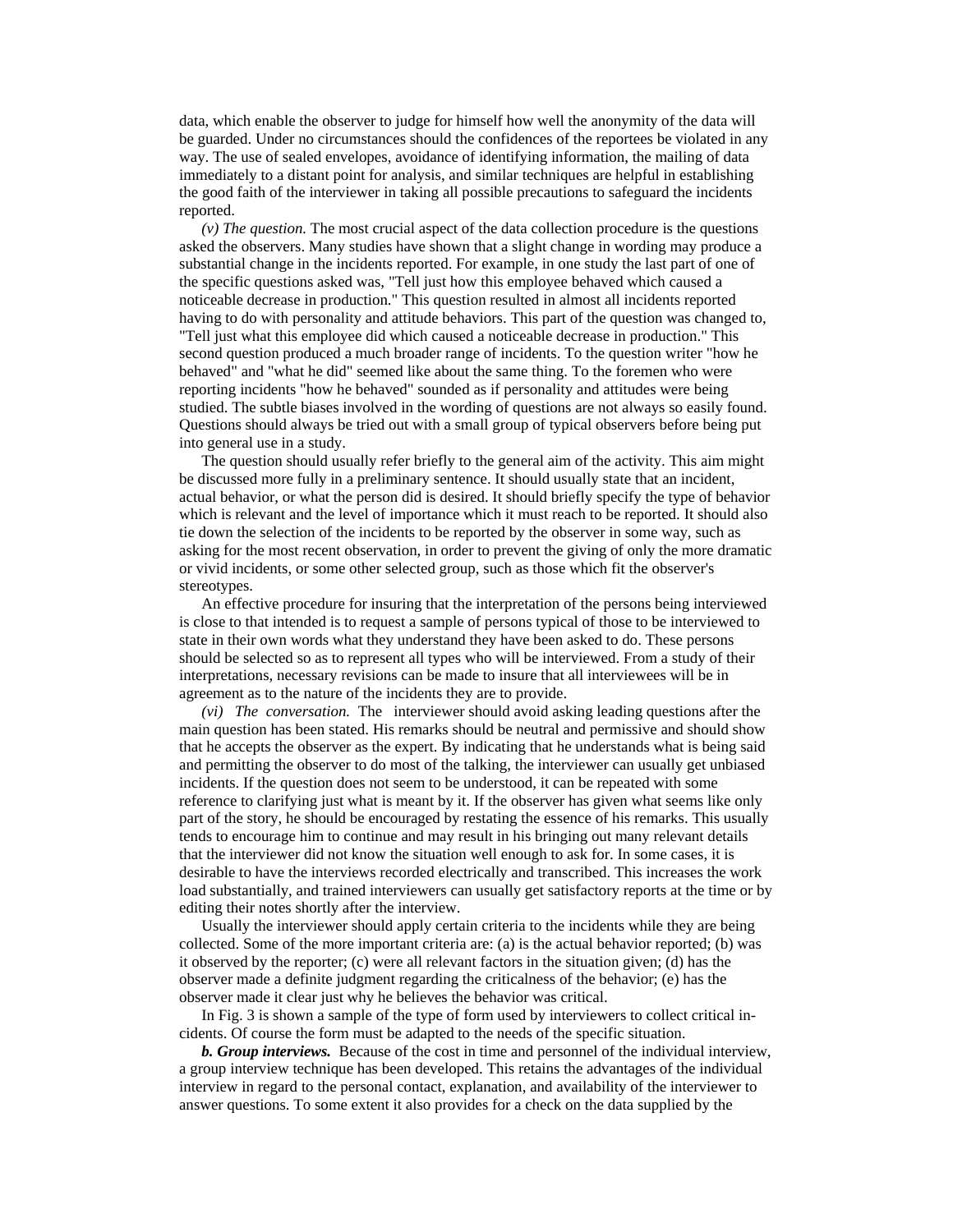interviewees. Its other advantages are that the language of the actual observer is precisely reproduced and the time for editing the interviews is virtually eliminated.

The method consists of having the interviewer give his introductory remarks to a group very much as he would do in an individual interview. There is an opportunity for questions and clarification. Then each person is asked to write incidents in answer to specific questions contained on a specially prepared form. The size of the group which can be handled effectively will vary with the situation. If the group is fairly small, it is usually possible for the interviewer to read the responses of each member of the group to the first question and make sure that he understands what is wanted. There seems to be a certain amount of social facilitation, and the results in most situations have been excellent. In the report of the first use of this procedure by Wagner (65), the amount of interviewer time required per usable incident was 4.3 minutes for the group interview procedure as compared with 15.7 minutes for individual interviews. The quality of these incidents, obtained from officers in the United States Air Force, appeared to be about the same for the two situations.

> "Think of the last time you saw one of your subordinates do something that was very helpful to your group in meeting their production schedule." (Pause till he indicates he has such an incident in mind.) "Did his action result in increase in production of as much as one per cent for that day?-or some similar period?"

> (If the answer is "no," say) "I wonder if you could think of the last time that someone did something that did have this much of an effect in increasing production." (When he indicates he has such a situation in mind, say) "What were the general circumstances leading

up to this incident?"

"Tell me exactly what this person did that was so helpful at that time."

"Why was this so helpful in getting

your group's job done?"

"When did this incident happen?"

"What was this person's job?" .....

"How long has he been on this job?"

"How old is he?"  $-$ 

FIG. 3. SAMPLE OF A FORM FOR USE BY AN INTERVIEWER IN COLLECTING EFFECTIVE CRITICAL INCIDENTS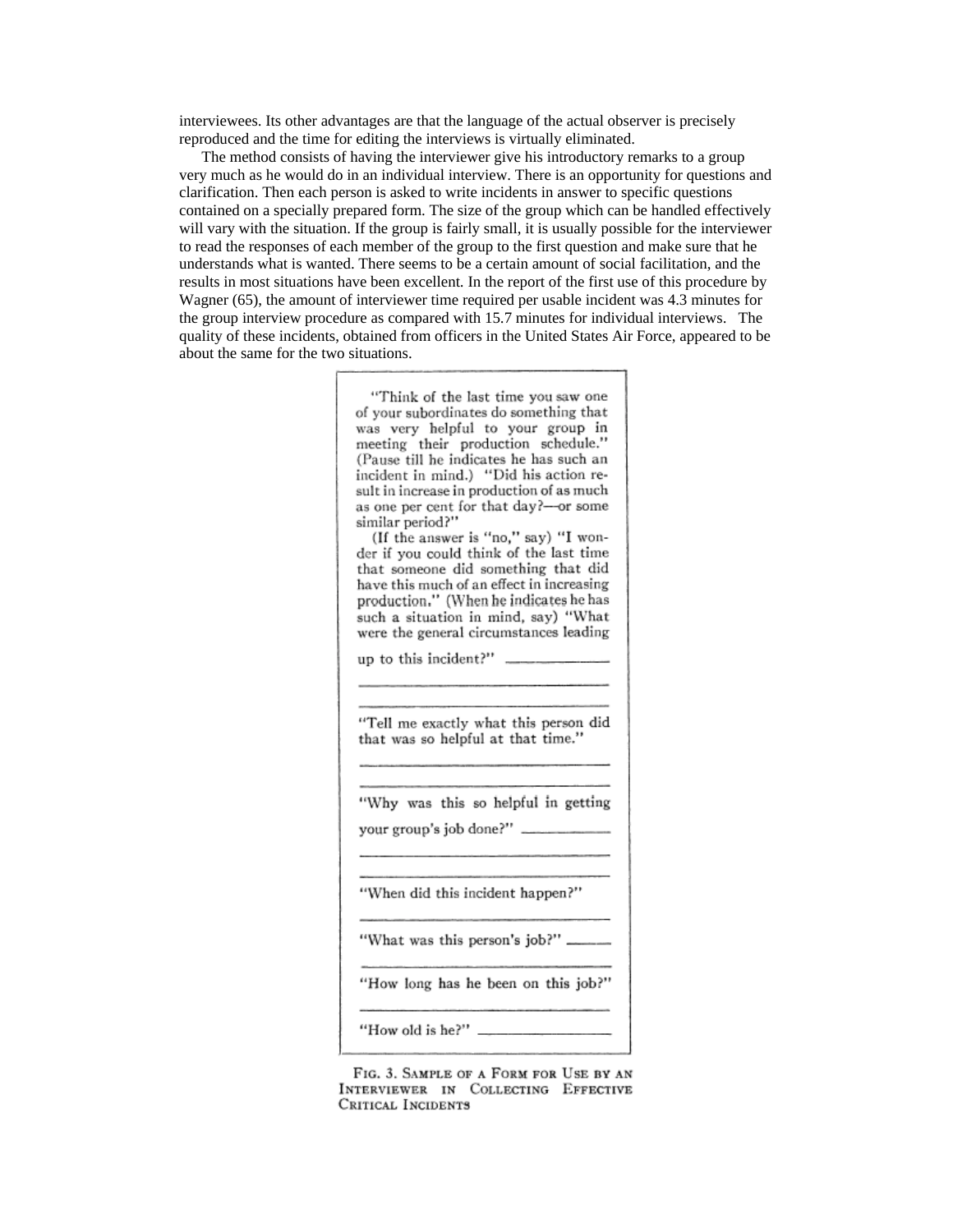*c. Questionnaires.* If the group becomes large, the group interview procedure is more in the nature of a questionnaire procedure. There are, of course, all types of combinations of procedures that can be used. The one that is most different from those discussed is the mailed questionnaire. In situations where the observers are motivated to read the instructions carefully and answer conscientiously, this technique seems to give results which are not essentially different from those obtained by the interview method. Except for the addition of introductory remarks, the forms used in collecting critical incidents by means of mailed questionnaires are about the same as those used in group interviews.

*d. Record forms.* One other procedure for collecting data is by means of written records. There are two varieties of recording: one is to record details of incidents as they happen. This situation is very similar to that described in connection with obtaining incidents by interviews above, except that the observation and giving of incidents are delayed following the introductory remarks and the presentation of the questions until an incident is observed to happen.

A variation of this procedure is to record such incidents on forms which describe most of the possible types of incidents by placing a check or tally in the appropriate place.

As additional information becomes available on the nature of the components which make up activities, observers may thus collect data more efficiently by using forms for record ing and classifying observations. In the meantime, because of the inadequacy of the information currently available regarding these components, it seems desirable to ask observers to report their observations in greater detail and have the classification done by specially trained personnel.

*Size of sample.* A general problem which overlaps the phases of collecting the incidents and analyzing the data relates to the number of incidents required. There does not appear to be a simple answer to this question. If the activity or job being defined is relatively simple, it may be satisfactory to collect only 50 or 100 incidents. On the other hand, some types of complex activity appear to require several thousand incidents for an adequate statement of requirements.

The most useful procedure for determining whether or not additional incidents are needed is to keep a running count on the number of new critical behaviors added to the classification system with each additional 100 incidents. For most purposes, it can be considered that adequate coverage has been achieved when the addition of 100 critical incidents to the sample adds only two or three critical behaviors. For jobs of a supervisory nature, it appears that between 2,000 and 4,000 critical incidents are required to establish a comprehensive statement of requirements that includes nearly all of the different types of critical behaviors. For semiskilled and skilled jobs between 1,000 and 2,000 incidents seem to be adequate to cover the critical behaviors.

Coverage of all or nearly all of the various critical behaviors is not the only criterion as to whether or not a sufficient number of critical incidents has been collected. If a relatively precise definition of each critical behavior category is required, it may be necessary to get at least three or four examples of each critical behavior. Similarly, if the critical incidents are to be used as a basis for developing selection tests, training materials, and proficiency measures, more incidents may be required to provide a sufficient supply of usable ideas for the development of these materials.

In summary, although there is no simple formula for determining the number of critical incidents that will be required, this is a very important consideration in the plan of the study; checks should be made both on the first hundred or so incidents and again after approximately half of the number of incidents believed to be required have been obtained in order to make it possible to revise the preliminary estimates, if necessary, with a minimum loss in effort and time.

#### *4. Analyzing the Data*

The collection of a large sample of incidents that fulfill the various conditions outlined above provides a functional description of the activity in terms of specific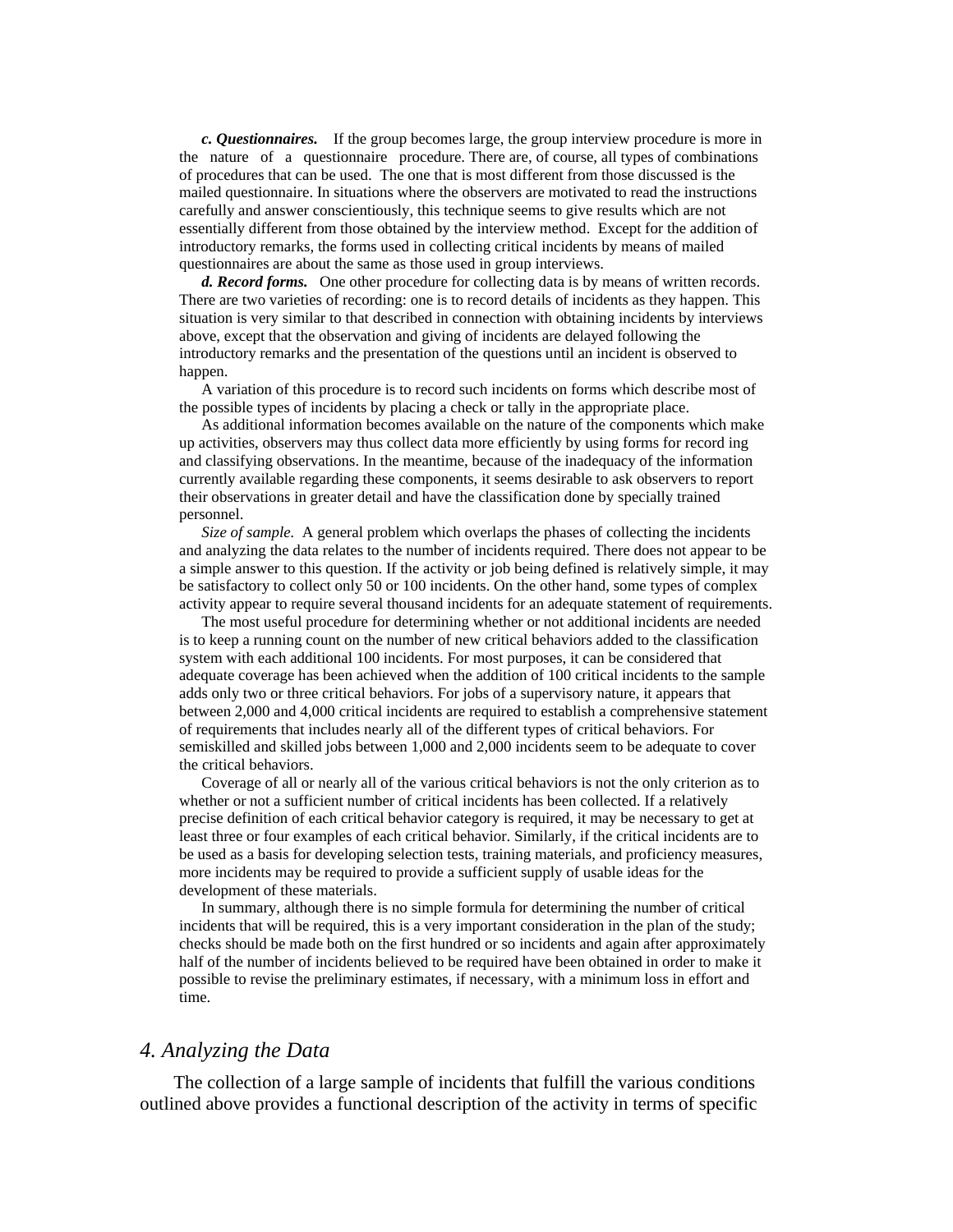behaviors. If the sample is representative, the judges well qualified, the types of judgments appropriate and well defined, and the procedures for observing and reporting such that incidents are reported accurately, the stated requirements can be expected to be comprehensive, detailed, and valid in this form. There is only one reason for going further and that is practical utility. The purpose of the data analysis stage is to summarize and describe the data in an efficient manner so that it can be effectively used for many practical purposes.

In the discussion which follows, it should be kept in mind that the process of description has been completed. The specific procedures to be discussed are not concerned with improving on the comprehensiveness, specificity of detail, or validity of the statement of the requirements of the activity. Rather, they are concerned with making it easier to report these requirements, to draw inferences from them, and to compare the activity with other activities.

The aim is to increase the usefulness of the data while sacrificing as little as possible of their comprehensiveness, specificity, and validity. It appears that there are three primary problems involved: (a) the selection of the general frame of reference that will be most useful for describing the incidents; *(b)* the inductive development of a set of major area and subarea headings; and *(c)* the selection of one or more levels along the specificity-generality continuum to use in reporting the requirements. Each of these problems will be discussed below:

*a. Frame of reference.* There are countless ways in which a given set of incidents can be classified. In selecting the general nature of the classification, the principal consideration should usually be that of the uses to be made of the data. The preferred categories will be those believed to be most valuable in using the statement of requirements. Other considerations are ease and accuracy of classifying the data, relation to previously developed definitions or classification systems, and considerations of interpretation and reporting, which will be discussed in a later section.

For job activities, the choice of a frame of reference is usually dominated by considerations of whether the principal use of the requirements will be in relation to selection, training, measurement of proficiency, or the development of procedures for evaluating on-the-job effectiveness. For selection purposes, the most appropriate classification system is a psychological one. The main headings have to do with types of psychological traits that are utilized in the selection process. For training uses, the best classification system follows a set of headings that is easily related to training courses or broad training aims. For proficiency measurement, the headings tend to be similar to those for training except that there is less attention to possible course organization and aims and greater attention to the components of the job as it is actually performed. For the development of procedures for evaluating on-the-job effectiveness to establish a criterion of success, the classification system is necessarily directed at presenting the on-the-job behaviors under headings that represent either well-marked phases of the job or provide a simple framework for classifying on-the-job activities that is either familiar to or easily learned by supervisors.

Similarly, in nonvocational activities the frame of reference depends on the uses planned for the findings. For example, if a study is being made to define immaturity reactions in military personnel, the frame of reference would depend somewhat on whether the functional description is to be used primarily to identify personnel showing this type of maladjustment or whether the principal use will be to try to prepare specifications for types of situations in which immaturity reactions would not lead to serious difficulties.

*b. Category formulation.* The induction of categories from the basic data in the form of incidents is a task requiring insight, experience, and judgment. Unfortunately, this procedure is, in the present stage of psychological knowledge, more subjective than objective. No simple rules are available, and the quality and usability of the final product are largely dependent on the skill and sophistication of the formulator. One rule is to submit the tentative categories to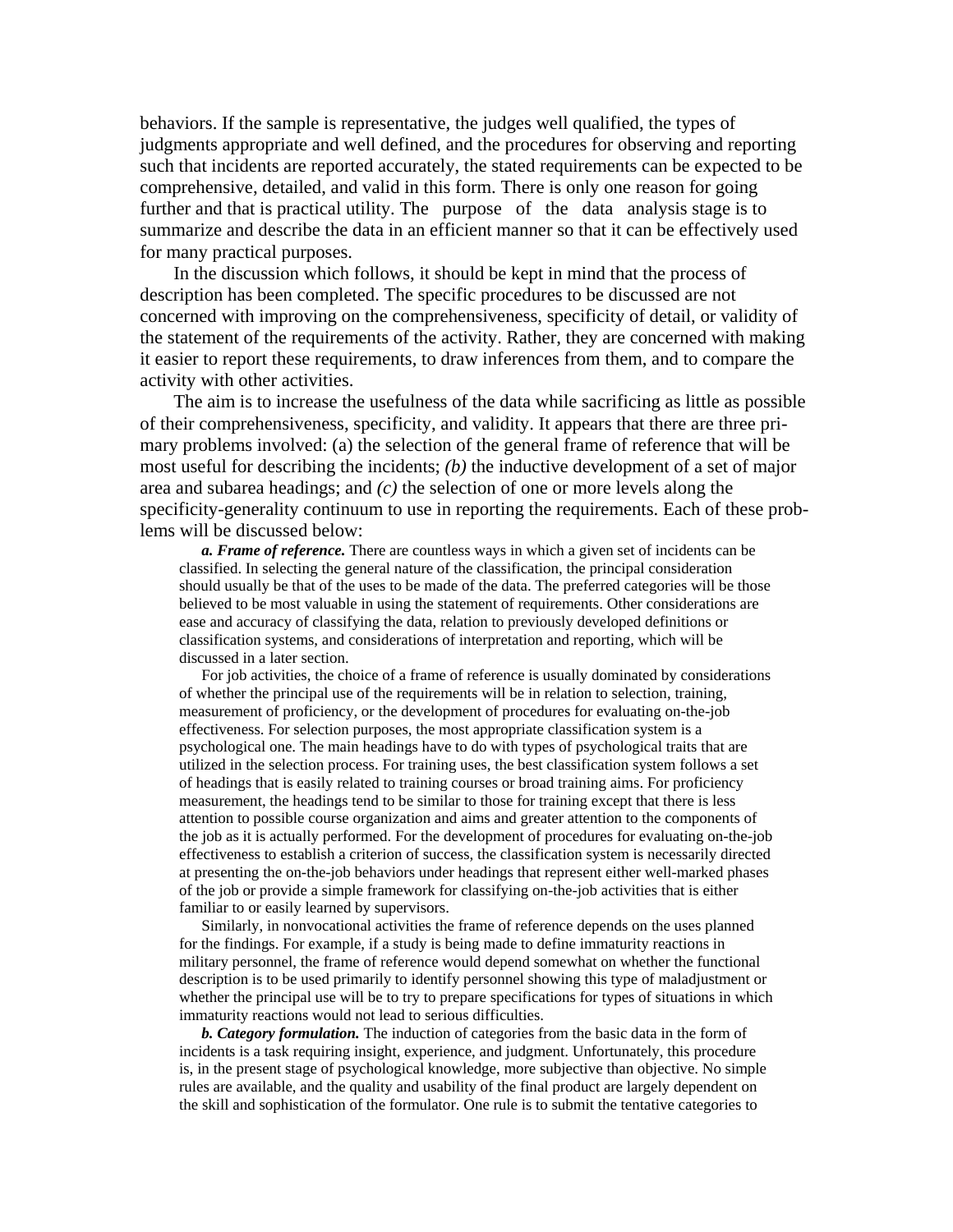others for review. Although there is no guarantee that results agreed on by several workers will be more useful than those obtained from a single worker, the confirmation of judgments by a number of persons is usually reassuring. The usual procedure is to sort a relatively small sample of incidents into piles that are related to the frame of reference selected. After these tentative categories have been established, brief definitions of them are made, and additional incidents are classified into them. During this process, needs for redefinition and for the development of new categories are noted. The tentative categories are modified as indicated and the process continued until all the incidents have been classified.

The larger categories are subdivided into smaller groups and the incidents that describe very nearly the same type of behavior are placed together. The definitions for all the categories and major headings should then be re-examined in terms of the actual incidents classified under each.

*c. General behaviors.* The last step is to determine the most appropriate level of specificity-generality to use in reporting the data. This is the problem of weighing the advantages of the specificity achieved in specific incidents against the simplicity of a relatively small number of headings. The level chosen might be only a dozen very general behaviors or it might be several hundred rather specific behaviors. Practical considerations in the immediate situation usually determine the optimal level of generality to be used.

Several considerations should be kept in mind in establishing headings for major areas and in stating critical requirements at the selected level of generality. These are listed below:

(i) The headings and requirements should indicate a clear-cut and logical organization. They should have a discernible and easily remembered structure.

(ii) The titles should convey meanings in themselves without the necessity of detailed definition, explanation, or differentiation. This does not mean that they should not be defined and explained. It does mean that these titles, without the detailed explanation, should still be meaningful to the reader.

(iii) The list of statements should be homogeneous; i.e., the headings for either areas or requirements should be parallel in content and structure. Headings for major areas should be neutral, not defining either unsatisfactory or outstanding behaviors. Critical requirements should ordinarily be stated in positive terms.

(iv) The headings of a given type should all be of the same general magnitude or level of importance. Known biases in the data causing one area or one requirement to have a disproportionate number of incidents should not be reflected in the headings.

(v) The headings used for classification and reporting of the data should be such that findings in terms of them will be easily applied and maximally useful.

(vi) The list of headings should be comprehensive and cover all incidents having significant frequencies.

#### *5. Interpreting and Reporting*

It is never possible in practice to obtain an ideal solution for each of the practical problems involved in obtaining a functional description of an activity. Therefore, the statement of requirements as obtained needs interpretation if it is to be used properly. In many cases, the real errors are made not in the collection and analysis of the data but in the failure to interpret them properly. Each of the four preceding steps, *(a)* the determination of the general aim, *(b)* the specification of observers, groups to be observed, and observations to be made, *(c)* the data collection, and *(d)* the data analysis, must be studied to see what biases have been introduced by the procedures adopted. If there is a division of opinion as to the general aim and one of the competing aims is selected, this should be made very clear in the report. If the groups on whom the observations are made are not representative of the relevant groups involved, they must be described as precisely as possible. The aim of the study is usually not a functional description of the activity as carried on by this sample but rather a statement relating to all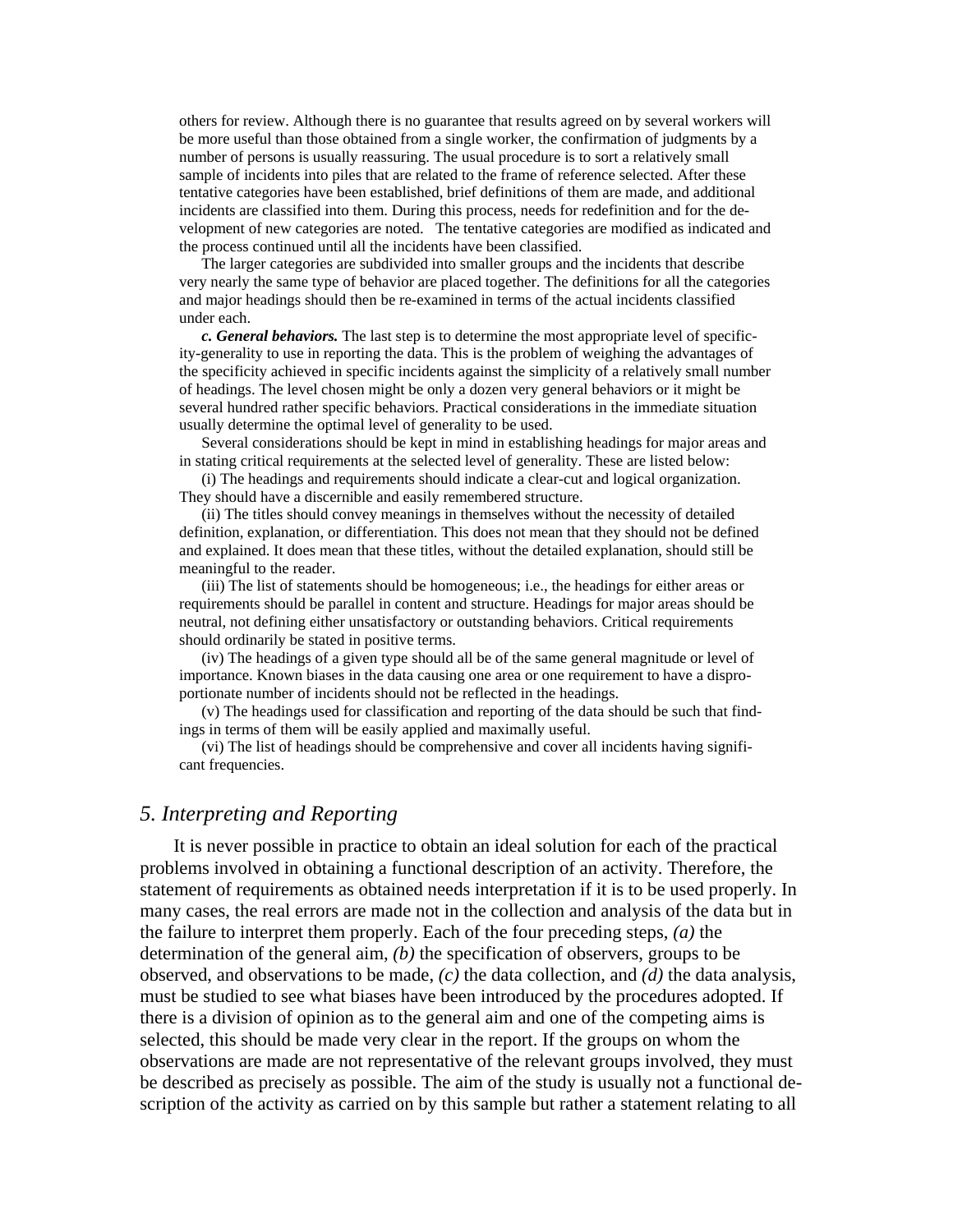groups of this type. In order to avoid faulty inferences and generalizations, the limitations imposed by the group must be brought into clear focus. Similarly, the nature of judgments made in collecting and analyzing the data must be carefully reviewed.

While the limitations need to be clearly reported, the value of the results should also be emphasized. Too often the research worker shirks his responsibility for rendering a judgment concerning the degree of credibility which should be attached to his findings. It is a difficult task, but if the results are to be used, someone will have to make such a judgment, and the original investigator is best prepared to make the necessary evaluations either for the general case or for certain typical specific examples.

## USES OF THE CRITICAL INCIDENT TECHNIQUE

The variety of situations in which the collection of critical incidents will prove of value has only been partially explored. In the approximately eight years since the writer and his colleagues began a systematic formulation of principles and procedures to be followed in collecting this type of data, a fairly large number of applications has been made. The applications will be discussed under the following nine headings: (a) Measures of typical performance (criteria); *(b)* measures of proficiency (standard samples); *(c)*  training; *(d)* selection and classification; *(e)* job design and purification; (*f*) operating procedures; (*g*) equipment design; *(h)* motivation and leadership (attitudes); *(i)* counseling and psychotherapy.

Space is not available here to describe these various applications in detail. However, a brief description of the types of application that have been made, along with brief illustrative examples and references, will be presented. Some of the studies involve several of the types of applications to be discussed. The presentation is not intended to be complete, but rather to give the reader interested in further study some orientation and guidance.

*Measures of typical performance (criteria).* The simplest and most natural application of a systematically collected set of critical incidents is in terms of the preparation of a statement of critical requirements and a check list or some similar type of procedure for evaluating the typical performance of persons engaged in this activity. If an observational check list that includes all of the important behaviors for the activity is available, the performance of the individual can be objectively evaluated and recorded by merely making a single tally mark for each observation. Such records provide the essential basis for criterion data which are sufficiently detailed and specific for special purposes but at the same time can be combined into a single over-all evaluation when this is desirable. Such a procedure was first suggested and tried out in connection with developmental studies of the American Institute for Research. These included: Preston's study of officers for the United States Air Force (52); Nagay's study on air route traffic controllers for the Civil Aeronautics Administration (49); and M. H. Weislogel's study on research personnel for the Office of Naval Research (69). Another American Institute for Research study was reported by R. B. Miller and the present author (21). This was a performance record form for hourly wage employees developed in cooperation with personnel of the Delco-Remy Division of the General Motors Corporation, the Employment Practices Division of that corporation, and the Industrial Relations Center of the University of Chicago. The same authors have developed similar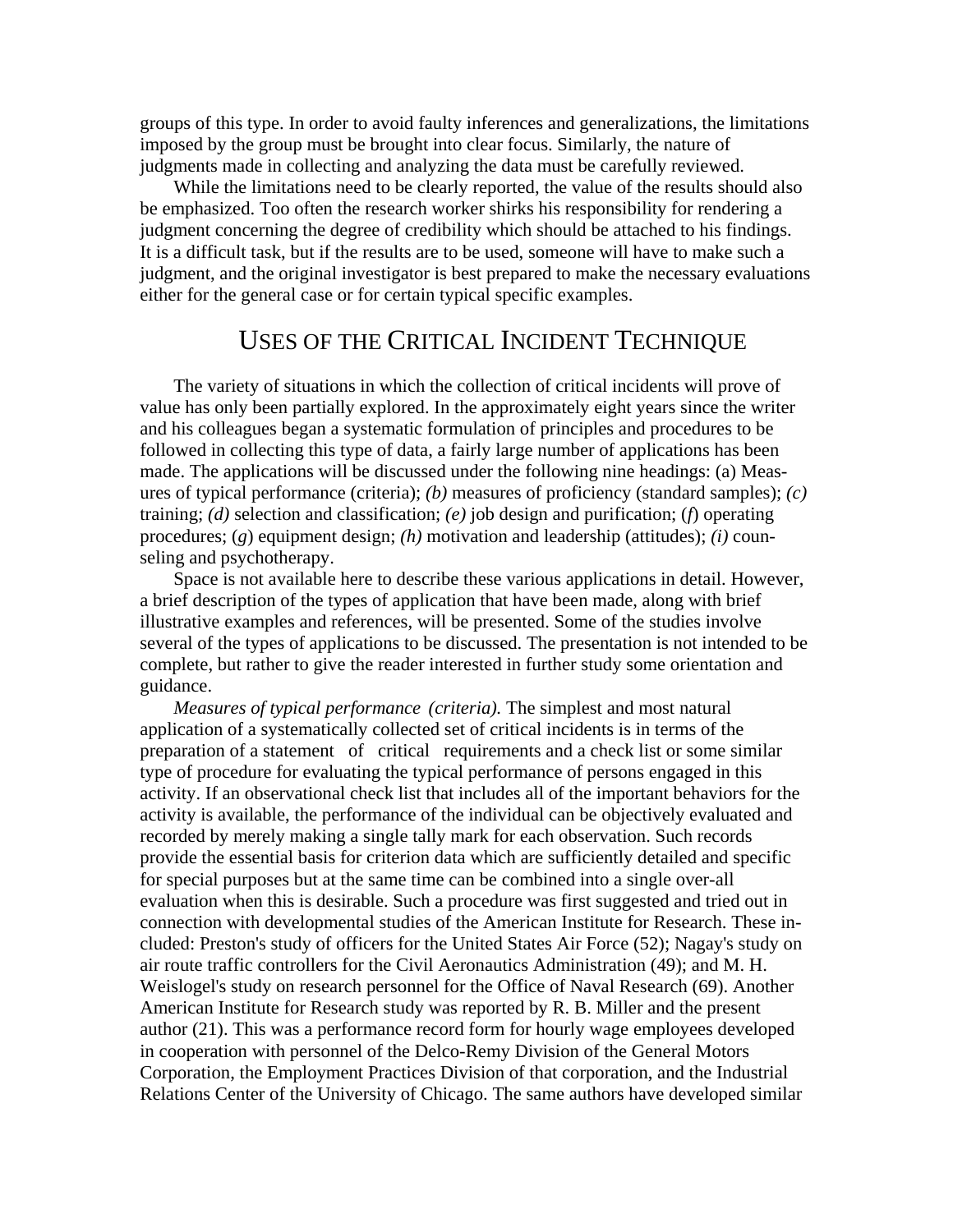performance records for salaried employees, and foremen and supervisors (22, 23). The principles and procedures underlying this type of evaluation of performance have been published elsewhere (14, 15, 17).

A number of important contributions to the development of functional descriptions and standards of performance have been made by other groups using the critical incident technique. One of the most notable of these is the development by Hobbs et al. (3, 31), of Ethical Standards of Psychologists. More than 1,000 critical incidents involving ethical problems of psychologists were contributed by the members of the American Psychological Association. It is believed that this represents the first attempt to use empirical methods to establish ethical standards. Because of the importance of this study, and the generality of some of the problems involved, certain of the conclusions reported by the Committee on Ethical Standards for Pyschology in their introductory statement will be quoted here.

First, it is clear that psychologists believe that ethics are important; over two thousand psychologists were sufficiently concerned with the ethical obligations of their profession to contribute substantially to the formulation of these ethical standards. Second, psychologists believe that the ethics of a profession cannot be prescribed by a committee; ethical standards must emerge from the day-by-day value commitments made by psychologists in the practice of their profession. Third, psychologists share a conviction that the problems of men, even those involving values, can be studied objectively; this document summarizes the results of an effort to apply some of the techniques of social science to the study of ethical behavior of psychologists. Fourth, psychologists are aware that a good code of ethics must be more than a description of the current status of ethics in the profession; a code must embody the ethical aspirations of psychologists and encourage changes in behavior, bringing performance ever closer to aspiration. Fifth, psychologists appreciate that process is often more important than product in influencing human behavior; the four years of widely-shared work in developing this code are counted on to be more influential in changing ethical practices of psychologists than will be the publication of this product of their work. Finally, psychologists recognize that the process of studying ethical standards must be a continuing one; occasional publications such as this statement mark no point of conclusion in the ongoing process of defining ethical standards—they are a means of sharing the more essential discipline of examining professional experience, forming hypotheses about professional conduct, and testing these hypotheses by reference to the welfare of the people affected by them (3, p. v).

In addition to the study by Smit mentioned in a previous section (58), several other studies on the use of the critical incident procedures as a basis for evaluating teaching effectiveness have been reported. One of these was a study conducted under the joint sponsorship of the Educational Research Corporation and the Harvard University Graduate School of Education with funds provided by the New England School Development Council and the George F. Milton Fund. This was an exploratory study of teacher competence reported by Domas (6). Approximately 1,000 critical incidents were collected from teachers, principals, and other supervisors. Although this was an exploratory study, it was felt that it made an important contribution to the general problem of relating salary to teacher competence.

The second of these studies was conducted as part of the teacher characteristics study sponsored by the American Council on Education and subsidized by the Grant Foundation. This study is reported by Jensen (32). Teachers, administrators, and teachers in training in the Los Angeles area contributed more than 1,500 critical incidents of teacher behavior. The incidents were classified under personal, professional, and social qualities. The category formulation indicated that there were about 20 distinct critical requirements.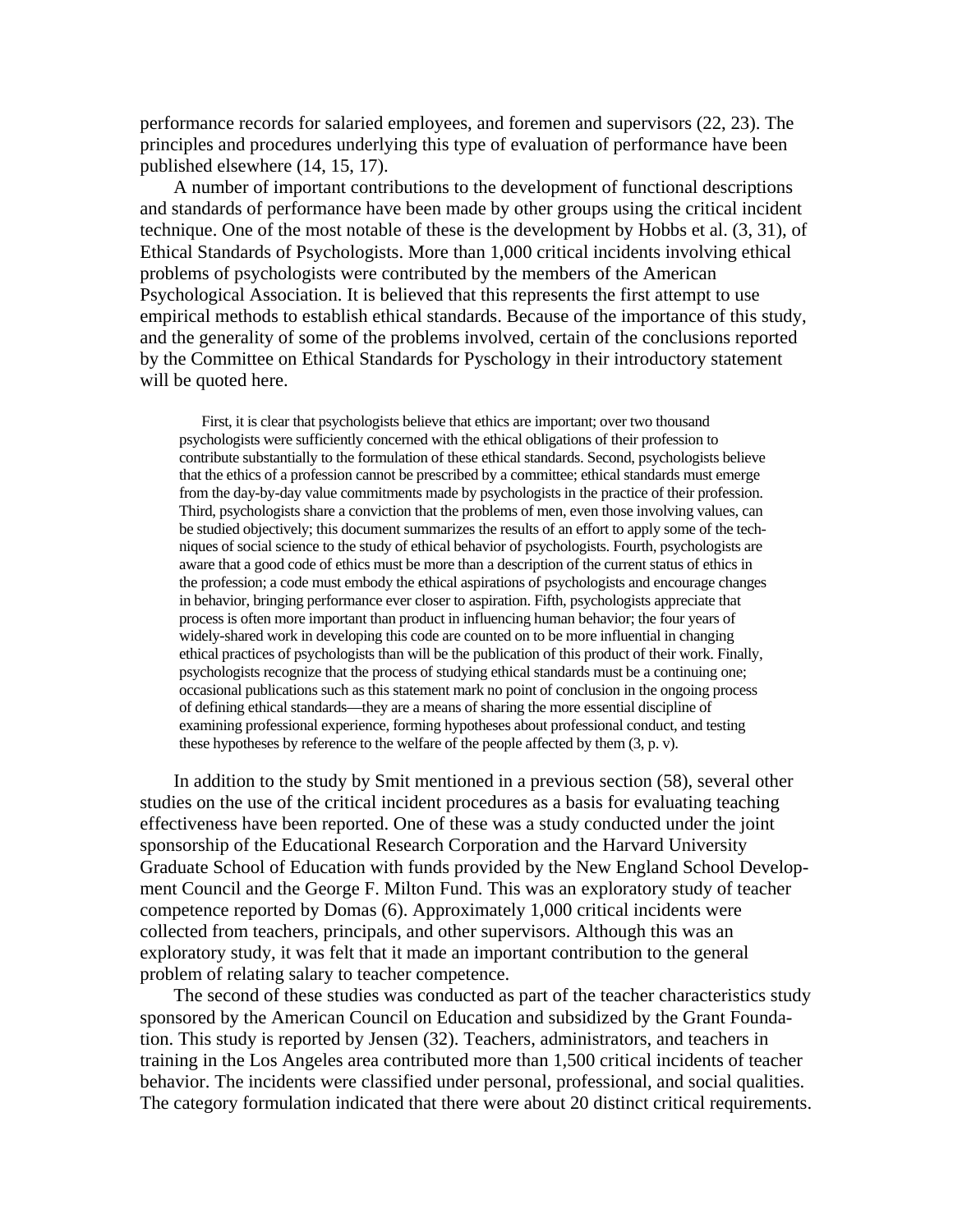These were recommended as a basis for teacher evaluation and as an aid to the in-service growth of teachers.

Another study was that of Smith and Staudohar (59), which determined the critical requirements for basic training of tactical instructors in the United States Air Force. From 130 training supervisors, 555 tactical instructors, and 3,082 basic trainees, a total of 6,615 usable incidents were obtained. The authors comment that:

The training supervisors report a predominance of ineffective incidents in the major areas of: Sets a good example and maintains effective personal relations. The tactical instructors report more ineffective incidents in the area of Makes his expectations clear. Basic trainees show a predominance of ineffective incidents in three areas: Sets a good example, Considers trainee's needs, and Maintains effective personal relations (59, p. 5).

Another study on the evaluation of instructor effectiveness was carried out by Konigsburg (33). This study involved the development of an instructor check list for college instructors based on the critical incident technique and a comparison of techniques for recording observations. Its principal findings were the very low correlation coefficients between the total scores from the Purdue Rating Scale for Instruction and the instructor check list. When these two instruments were each given to half the class on the same day, the average correlation coefficient was found to be .29. The other principal finding is that the planned performances of a total of 46 predetermined behaviors were better reflected by the results obtained on the instructor check list than by the results on the Purdue Rating Scale.

A somewhat related study has been reported by Barnhart (4). This study collected a large number of critical incidents for the purpose of establishing the critical requirements for school board membership. The author applied his findings to the problem of evaluating the effectiveness of school board members.

Another type of application of the critical incident technique to the development of bases for evaluating behavior is the previously mentioned study of Eilbert (7). His list of 51 types of immature reaction based on a collection of several hundred critical incidents describing manifestations of emotional immaturity is believed to provide a useful guide to further investigation and appraisal of persons with behavior problems. It is believed that the results of this study provide substantial encouragement to the application of the critical incident technique to similar problems in the field of clinical diagnosis and evaluation.

*Measures of proficiency (standard samples).* A closely related use of critical incidents is to provide a basis for evaluating the performance of persons by use of standard samples of behavior involving important aspects of the activity. Such evaluations are called proficiency measures and are differentiated from the evaluation of typical performance on the job primarily on the basis that a test situation rather than a real job situation is used. Measures of this sort are especially useful at the end of training courses as checks on the maintenance of proficiency, and when the tasks assigned to participants vary a great deal in difficulty or are not directly observed by the supervisors.

One of the first applications of critical incidents to the development of proficiency measures was Gordon's study on the development of a standard flight check for the airline transport rating (28, 29). This study was done by the American Institute for Research under the sponsorship of the National Research Council Committee on Aviation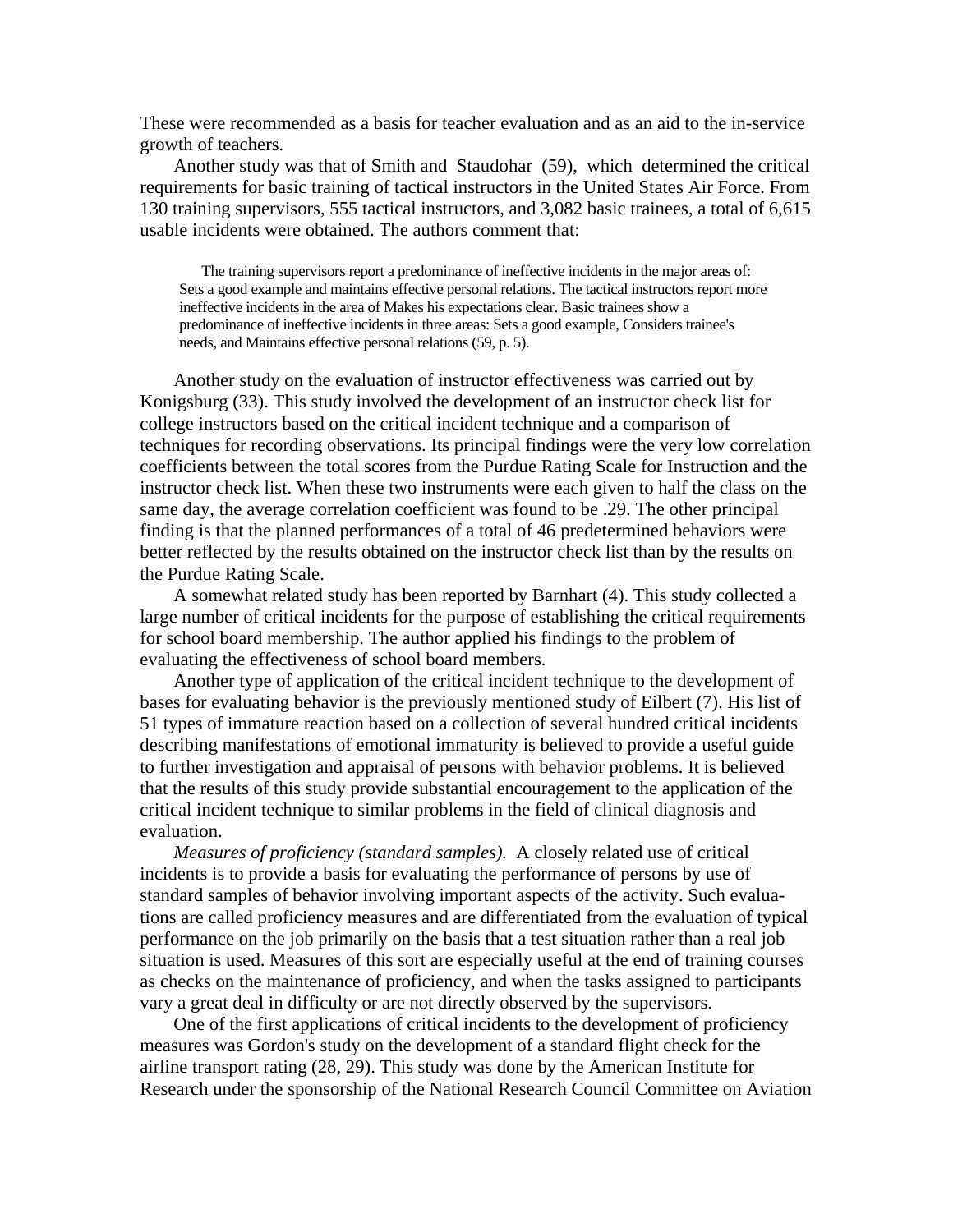Psychology with funds provided by the Civil Aeronautics Administration. In this study data from analyses of airline accidents were combined with critical incidents reported by airline pilots to provide the basis for developing an objective measure of pilot proficiency. The flight check consisted of the presentation of situations providing uniformly standardized opportunities to perform the critical aspects of the airline pilot's job as indicated from the study of the accidents and critical incidents reported. The new check was found to yield 88 per cent agreement on the decision to pass or fail a particular pilot when examined on flights on successive days by different check pilots. The previous flight check when used on the same flights gave only 63 per cent agreement, which was little better than chance under the conditions of the study.

Similar studies on the development of flight checks at the American Institute for Research have been carried out by Marley (36, 37), G. S. Miller (39), and Ericksen (9). These studies, sponsored by the United States Air Force and the Civil Aeronautics Administration, were concerned respectively with objective flight checks for B-29 bombing crew members, B-36 bombing crew members, and private pilots flying light civilian aircraft. Ericksen also developed a light plane proficiency check to predict military flying success (10) on a similar project sponsored by the United States Air Force Human Resources Research Center.

A similar set of proficiency measures was developed by Krumm for Air Force pilot instructors (34, 35), also under the sponsorship of the Human Resources Research Center. These measures were based on more than 4,000 critical incidents collected from student pilots, flight instructors, and supervisors. The critical incidents were classified under three main headings: *(a)* proficiency as a pilot; *(b)* proficiency as a teacher; and *(c)*  proficiency in maintaining effective personnel relations. The proficiency measures developed in connection with this study included paper-and-pencil tests presenting critical situations and requiring the instructor to select one of several proposed solutions.

Another development of this type carried on at the American Institute for Research was the construction of tests for evaluating research proficiency in physics and chemistry for the Office of Naval Research by M. H. Weislogel (71). This study was based on the critical incidents for research personnel (20) discussed in a previous section. The items for these proficiency measures were based on detailed rationales. The items described a practical research situation in considerable detail and outlined five specific choices concerning such matters as the best thing to do next, suggestions for improving the procedure as reported, etc. The critical behaviors tested in the items were taken directly from the critical incidents. The method of developing tests through the use of comprehensive rationales has been discussed generally in another paper (16).

Three studies have been reported by the American Institute for Research in which critical incidents were used as a basis for developing situational performance tests for measuring certain aspects of the proficiency of military personnel. These included the study of Sivy and Lange on the development of an objective form of the Leaders Reaction Test for the Personnel Research Branch, Department of the Army (57). This test included 20 situational problems based on the critical requirements of the noncommissioned combat infantry leader as determined on the basis of critical incidents collected in military maneuvers and during combat operations at the front in Korea. A second proficiency measure of a somewhat similar sort was developed for other types of personnel by R. L. Weislogel (73). The third study of this type was carried out by Suttell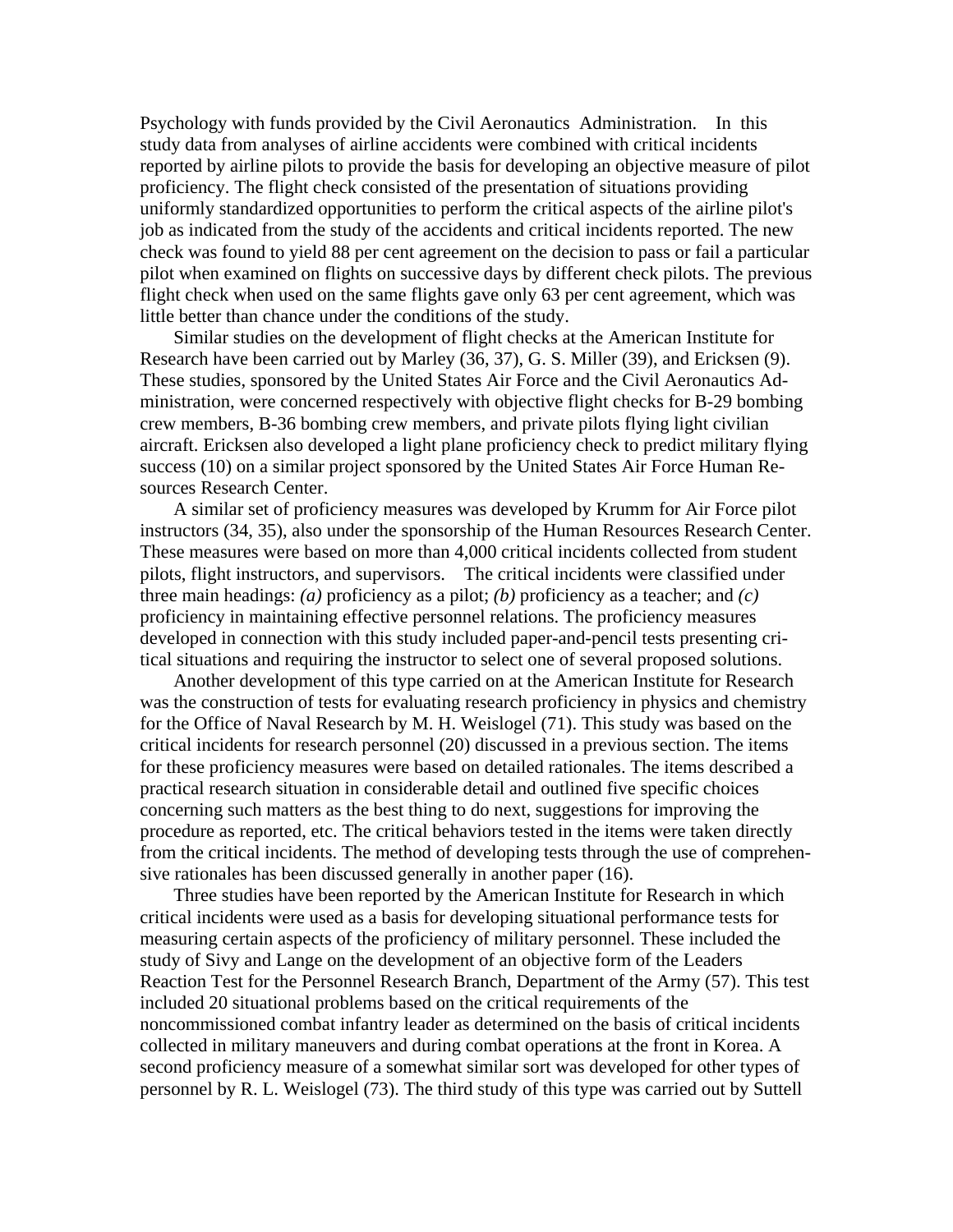(61) for the Human Resources Research Center. This study was based on critical incidents collected in previous studies of the American Institute for Research and reported the development and preliminary evaluation of the Officer Situations Test. This test was designed to measure nonintellectual aspects of officer performance through the use of 16 situational problems requiring about six hours of testing time.

Because of the great difficulty in obtaining valid and reliable measures of typical performance, accurate measures of proficiency are essential for many types of activities. It is apparent that a comprehensive set of critical incidents can be of great value in constructing such measures.

*Training.* Many of the applications of the critical incident technique to training problems have been carried out for the military in special situations so that the reports are classified security information. In addition to work by Preston, Glaser, and R. L. Weislogel, R. B. Miller and Folley have utilized critical incidents in establishing training requirements for specific types of maintenance mechanics (47) in a study for the Human Resources Research Center.

Similarly, Ronan has used critical incidents as a basis for developing a program of training for emergency procedures in multi-engine aircraft (54) in a study for the United States Air Force Human Factors Operations Research Laboratory. On the basis of several thousand incidents reported by aircrew personnel regarding emergencies, three evaluation devices were prepared. These involved a conventional type multiple-choice test; a special multiple-choice test designed to measure the individual's information concerning the important cues in the emergency situation, the appropriate actions to be taken, and the basic troubles or causes of the emergency; and a "flight check" to be used in evaluating the performance of aircrew members in electronic flight simulators.

The obvious relevance of the behaviors involved in critical incidents and the specific details included make such incidents an ideal basis for developing training programs and training materials.

A recent study by Collins (5) uses critical incidents as a basis for evaluating the effectiveness of a training program. The types of incidents reported by mothers after a two-week training course were significantly different from those reported at the beginning of the program in a number of aspects relevant to the objectives of the program. The critical incidents appeared to provide a much more sensitive basis for revealing changes than other procedures used.

*Selection and classification.* Until recently, the customary approach of the research psychologist to the development of tests for selection and classification purposes has been as follows: A very brief period was given to study of the job. Following this, a wide variety of selection procedures was administered to a group of applicants or employees, and follow-up data were gathered. Since the research psychologist had little confidence in the accuracy of his analysis of the psychological elements required by the job, there was a tendency to try everything that was available and seemed even remotely related to the tasks involved. This has been called the "shotgun approach." It was hoped that with a wide scatter at least a few of the tests would pay off. The critical incident technique has lent substantial support to the more thorough study of the job prior to initiating testing procedures. There is increasing feeling at the present time that a much larger percentage of the investigator's time should be spent on determining the critical requirements of the job, so that the psychologist will have sufficient confidence in his tentative conclusions as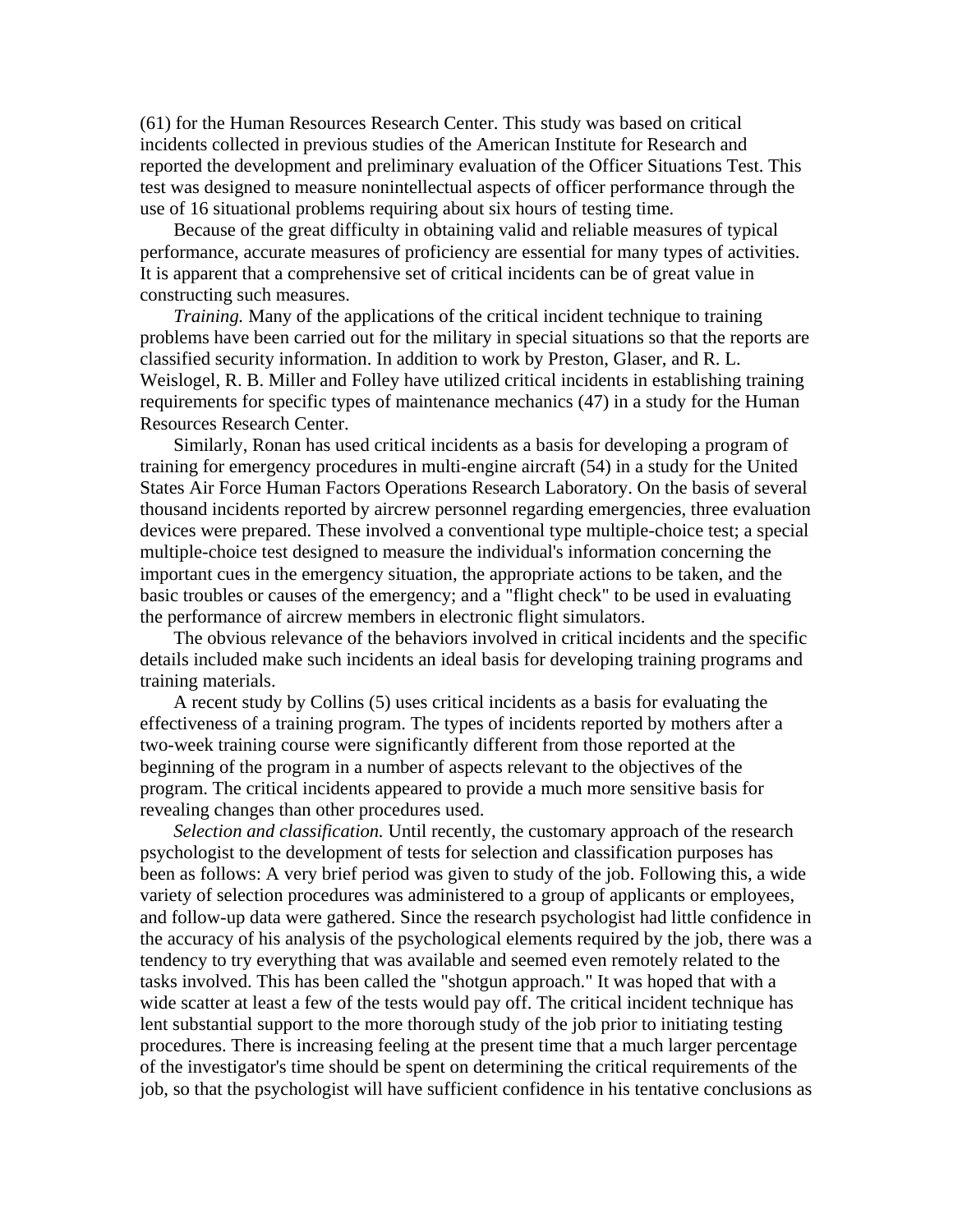to the nature of the important selection procedures to permit their use on a tentative basis prior to the collection of empirical follow-up data. This is especially important in those situations where the follow-up requires a very long period of time or where the number of cases that can be followed up is so small that definitive findings cannot be anticipated.

One of the most important requirements for developing a system of job analysis that will facilitate a relatively accurate identification of the important job elements for a specific task is to establish a clear and specific set of definitions for these job elements in behavioral terms. The American Institute for Research has carried out a series of projects on this problem. The first of these was a study undertaken by Wagner under the sponsorship of the United States Air Force School of Aviation Medicine to define the requirements of aircrew jobs in terms of specific job elements (67, 68). Several thousand critical incidents were gathered from aircrew members, and these were classified into 24 job elements. These job elements were inductively formulated from the critical incidents and were grouped under the four area headings: (a) learning and thinking; *(b)* observation and visualization; sensory-motor coordination; and motives, temperament, and leadership.

The development of more than 100 proficiency tests to measure each of the various critical behaviors included in the 24 tentatively proposed job elements was reported by Hahn (30) for the School of Aviation Medicine. These tests were administered to a group of approximately 500 high school senior boys, and the intercor-relations were used to reformulate the tentative job elements. In a study just completed by Taylor (62) for the Human Resources Research Center, the results of applying an analytical procedure developed by Horst to study the interrelationships involved are reported. This analysis led to the formulation of a new set of 20 job elements for each of which a selection test has been developed. These tests have been administered to several hundred aviation cadets and follow-up data on their success in aircrew training should be available soon.

A similar project based on critical incidents collected from various civilian jobs has been reported by the present author (2, 18, 19). The Flanagan Aptitude Classification Test Series, published in 1953, provides aptitude measures for 14 critical job elements. The Applicant Inventory, also published in 1953, measures attitudes predictive of job adjustment for hourly wage employees.

An effort to adapt the critical incident technique to the problem of developing civil service examinations is reported by Wager and Sharon (64). In an exploratory study they collected about 100 incidents regarding on-the-job behaviors of maintenance technicians. These incidents were used as a basis for determining job requirements in terms of behavior, and test items were developed for use in selecting applicants who could be expected to meet these requirements.

Another study that used critical incidents as a basis for developing tests to predict performance was carried out by O'Donnell (51). His test, designed to predict success in dentistry, was based on critical incidents collected by Wagner. The test includes items designed to predict, in part, the following three general areas: *(a)* demonstrating technical proficiency; *(b)* handling patient relationships; and *(c)* accepting professional responsibility. A follow-up study indicated moderate validity for these materials.

One of the few studies known to the author in which the critical incident technique was used in a project carried on outside the United States is Emons' doctor's dissertation (8). This study, carried out at the University of Liege, investigated the aptitudes of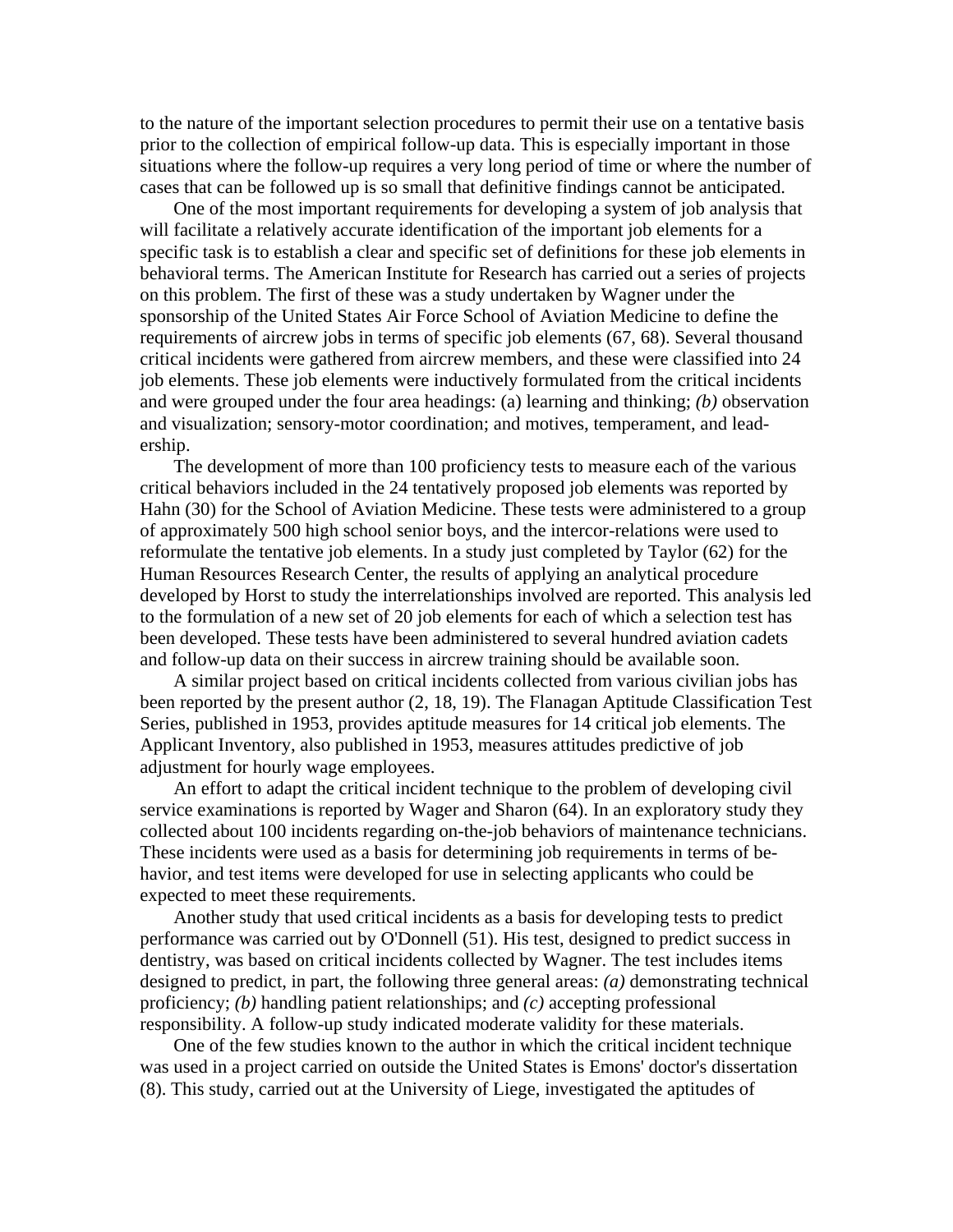effective sales personnel in a large department store. A group of 40 supervisors provided 228 critical incidents. Nine categories were formulated from this group of incidents and recommendations made for an aptitude test to improve current selection procedures.

5. Job design and purification. Inadequate attention has been given to the scientific design of jobs to promote over-all efficiency. Where a team has several different types of tasks to perform, it is frequently possible to design each of the team member's jobs so that only a few of the several tasks are involved. If the jobs have been studied by use of the critical incident technique, it may be possible to select and train each team member for only two or three of the critical job elements. This tends to maximize the effectiveness of performance with respect to each of the various types of tasks. Although such procedures have nearly always been informally used in planning the work of teams, the critical incident technique facilitates the collection of the data essential to this type of job purification.

Some preliminary work on this problem has been carried out at the American Institute for Research. Recommendations resulting from these studies for reducing the number of job elements required in certain common maintenance jobs are expected to lead to a saving of millions of dollars in training costs as well as to improving the effectiveness of job performance.

*Operating procedures.* Another application of critical incidents which has not been adequately exploited is the study of operating procedures. Detailed factual data on successes and failures that can be systematically analyzed are of great importance in improving the effectiveness and efficiency of operations. Such information can be efficiently collected by means of the critical incident technique.

Examples of such studies are provided by a series of three projects carried out by the American Institute for Research under the sponsorship of the United States Air Force School of Aviation Medicine. The first of these involves the collection of critical incidents relating to near accidents in flying reported by Vasilas, Fitzpatrick, DuBois, and Youtz (63). More than 1,700 critical incidents were collected from pilots and other aircrew members by procedures developed for this study. These incidents pointed to possible improvements in training job design and equipment design as well as in operating procedures.

The second of these studies was specifically concerned with the effect of the age of pilots and other crew members on aircrew operations. This study was reported by Shriver (56), and included tentative suggestions regarding various modifications in operating procedures.

The third study in this series, reported by Goodenough and Suttell (26), involved the collection of critical incidents regarding the impairment of human efficiency in emergency operations. These incidents provide a detailed statement of both the types of stresses that impair performance and the types of performance that are impaired under specific conditions. More than 2,000 critical incidents were collected in which impairment in performance on operational assignments was observed. These incidents were collected in Alaska and the Far East as well as in operational commands in the United States. This report contains suggestions for improving operations in emergency situations.

*Equipment design.* An application closely related to that just discussed involves the collection of critical incidents to improve the design of equipment. Reports of specific in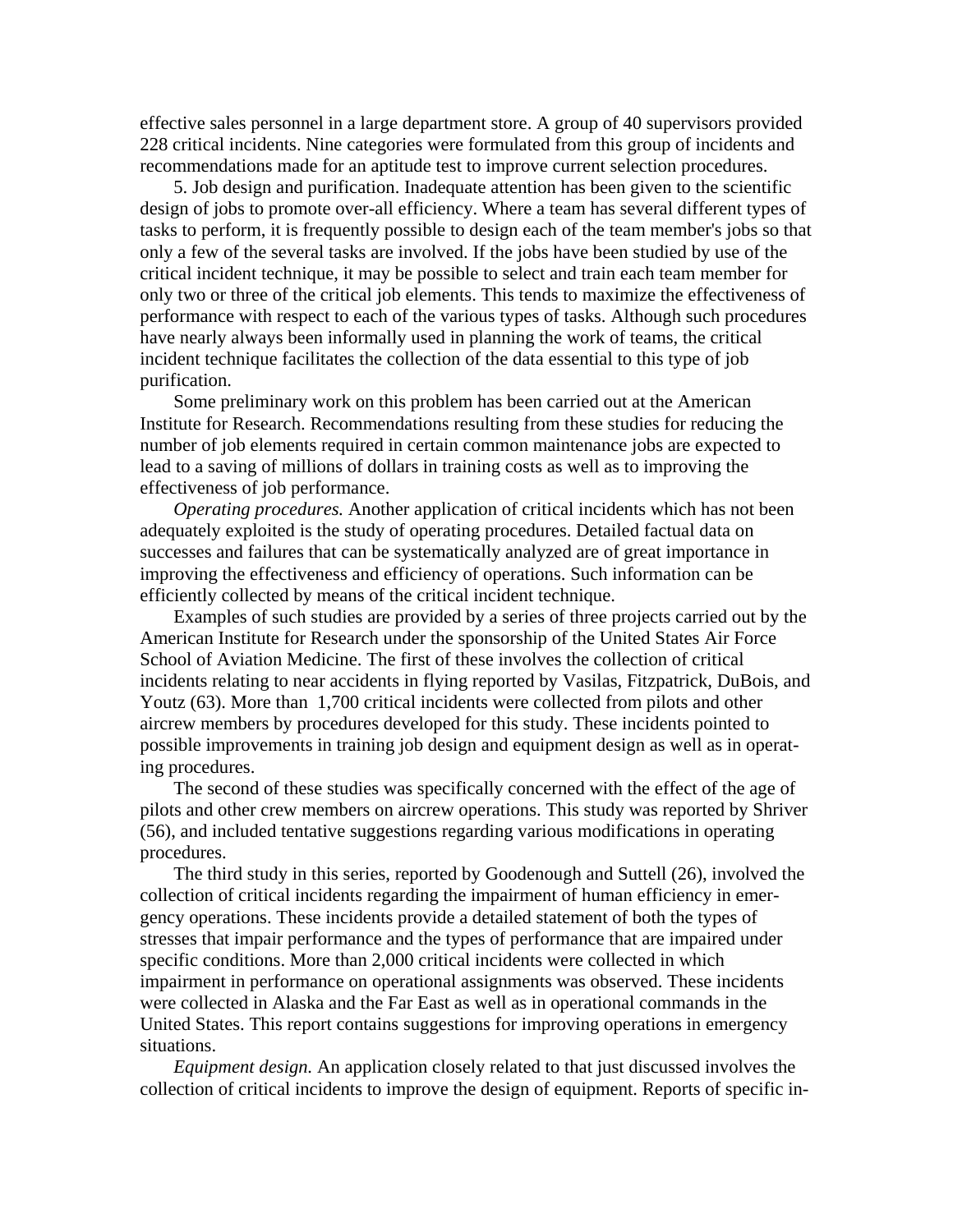cidents from the field have always been a basis for equipment modifications. The critical incident technique facilitates the collection and processing of this type of information. Too often in the past action was taken on the basis of informal reports from operating personnel. The collection of large numbers of critical incidents representative of operating experience provides a sound basis for modifying existing equipment and designing new models.

In the study by Fitts and Jones (12), mentioned above, which was carried out at the Aero-Medical Laboratory, 270 critical incidents relating to errors in reading and interpreting aircraft instruments were collected and analyzed. These led to a number of specific suggestions regarding modifications in instrument displays.

Other recent studies conducted at the American Institute for Research have used data from the critical incident technique along with other sources to develop procedures for designing jobs. The reports on these projects are classified for military security reasons.

Other projects at the American Institute for Research have used the critical incident technique as a supplemental procedure for task analysis of equipment in the design stage of development (9, 10, 34, 35, 39). These procedures have been found very effective when used by psychologists working closely with engineers on the preparation of design specifications for new equipment.

*Motivation and leadership.* The study of attitudes has been somewhat limited and difficult to interpret because of the almost exclusive reliance on verbal statements of opinions and preferences. The critical incident technique has been applied in a few instances to gather factual data regarding specific actions involving decisions and choices. These studies suggest that critical incidents of this type may be a very valuable supplementary tool for the study of attitudes.

A recent study carried out by Preston of the American Institute for Research for the Air Force's Human Resources Research Center (53) used critical incidents as a basis for studying decisions of airmen to re-enlist in the Air Force. It is believed that these specific incidents provide valuable information not contained in studies utilizing only data on opinions.

A series of reports by Ruch (55) contains critical incidents on combat leadership collected from senior officers in the Far East Air Forces. These incidents provide a factual basis for the study of motivation and leadership of Air Force personnel engaged in combat operations.

*Counseling and psychotherapy.* Another field in which current techniques emphasize over-all impressions, opinions, and reports of single cases is counseling and psychotherapy. There appears to be a trend, however, in this field toward emphasizing the collection of factual incidents. This suggests that the critical incident technique may be useful in this area also.

Exploratory work has recently been done at the University of Pittsburgh with the critical incident technique to establish areas of change accompanying psychotherapy. A series of three master's theses were carried out by Speth, Goldfarb, and Mellett (25, 38, 60). They collected 243 critical incidents from 11 psychotherapists. These incidents were collected about patients who had shown improvement and were replies to the question, "What did the patient do that was indicative of improvement?" Although these studies were primarily exploratory in nature, the tentative finding that different therapists stress different criteria of improvement and nonimprovement suggests that the critical incident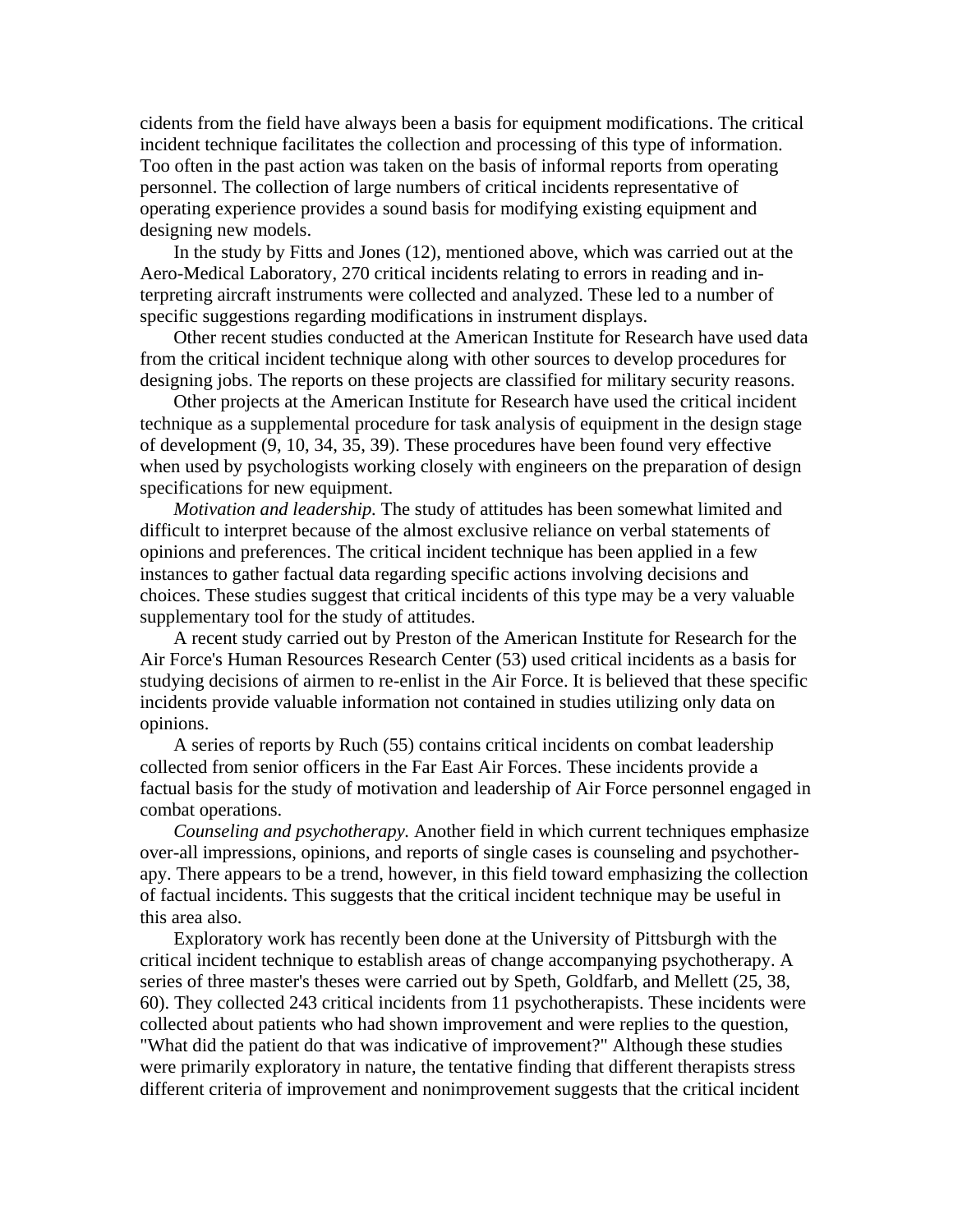approach may be of use not only in developing objective measures of improvement but also in experimental studies of the types of improvement resulting from the therapists' use of specific procedures.

A somewhat related type of study initiated by Diederich and reported by Allen (1) describes the use of the technique to obtain critical incidents from students reporting things that caused them to like a fellow high school student either more or less than before. This study is being continued to provide the basis for tests of specific value areas. An incidental finding of the study was that when an example of the kind of incident desired was shown on the form, 53 per cent of the positive and 23 per cent of the negative behaviors reported were in the same category as the example given.

### SUMMARY AND CONCLUSIONS

This review has described the development of a method of studying activity requirements called the critical incident technique. The technique grew out of studies carried out in the Aviation Psychology Program of the Army Air Forces in World War II. The success of the method in analyzing such activities as combat leadership and disorientation in pilots resulted in its extension and further development after the war. This developmental work has been carried out primarily at the American Institute for Research and the University of Pittsburgh. The reports of this work are reviewed briefly.

The five steps included in the critical incident procedure as most commonly used at the present time are discussed. These are as follows: *(a)* Determination of the general aim of the activity. This general aim should be a brief statement obtained from the authorities in the field which expresses in simple terms those objectives to which most people would agree. *(b)* Development of plans and specifications for collecting factual incidents regarding the activity. The instructions to the persons who are to report their observations need to be as specific as possible with respect to the standards to be used in evaluating and classifying the behavior observed, *(c)* Collection of the data. The incident may be reported in an interview or written up by the observer himself. In either case it is essential that the reporting be objective and include all relevant details. *(d)*  Analysis of the data. The purpose of this analysis is to summarize and describe the data in an efficient manner so that it can be effectively used for various practical purposes. It is not usually possible to obtain as much objectivity in this step as in the preceding one. *(e)*  Interpretation and reporting of the statement of the requirements of the activity. The possible biases and implications of decisions and procedures made in each of the four previous steps should be clearly reported. The research worker is responsible for pointing out not only the limitations but also the degree of credibility and the value of the final results obtained. It should be noted that the critical incident technique is very flexible and the principles underlying it have many types of applications. Its two basic principles may be summarized as follows: *(a)* reporting of facts regarding behavior is preferable to the collection of interpretations, ratings, and opinions based on general impressions; *(b)*  reporting should be limited to those behaviors which, according to competent observers, make a significant contribution to the activity.

It should be emphasized that critical incidents represent only raw data and do not automatically provide solutions to problems. However, a procedure which assists in collecting representative samples of data that are directly relevant to important problems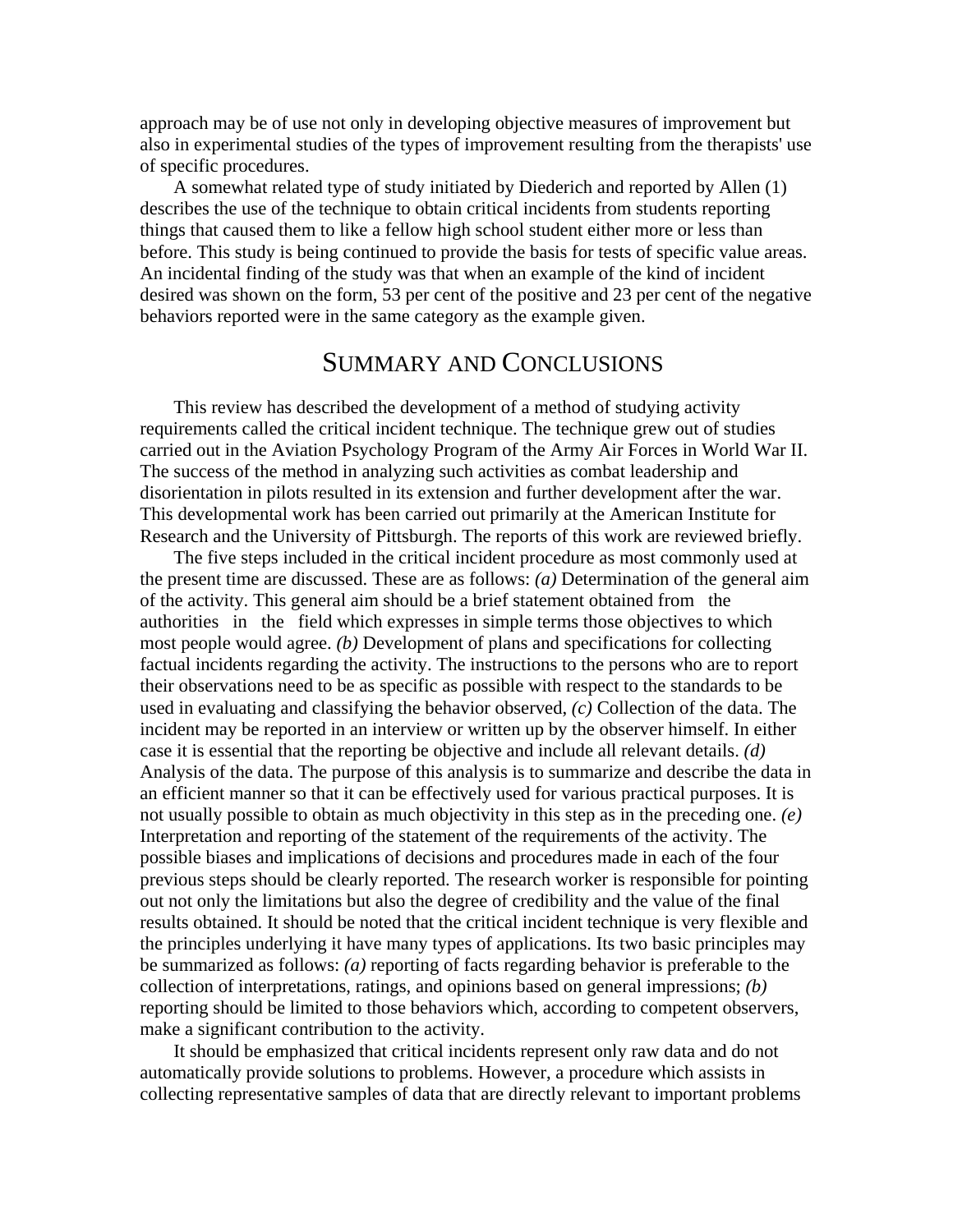such as establishing standards, determining requirements, or evaluating results should have wide applicability.

The applications of the critical incident technique which have been made to date are discussed under the following nine headings: *(a)* Measures of typical performance (criteria); *(b)* measures of proficiency (standard samples); *(c)* training; *(d)* selection and classification; *(e)* job design and purification; (/) operating procedures ; (g) equipment design; *(h)* motivation and leadership (attitudes); *(i)* counseling and psychotherapy.

In summary, the critical incident technique, rather than collecting opinions, hunches, and estimates, obtains a record of specific behaviors from those in the best position to make the necessary observations and evaluations. The collection and tabulation of these observations make it possible to formulate the critical requirements of an activity. A list of critical behaviors provides a sound basis for making inferences as to requirements in terms of aptitudes, training, and other characteristics. It is believed that progress has been made in the development of procedures for determining activity requirements with objectivity and precision in terms of well-defined and general psychological categories. Much remains to be done. It is hoped that the critical incident technique and related developments will provide a stable foundation for procedures in many areas of psychology.

## **REFERENCES**

- 1. ALLEN, CD. Critical requirements in interpersonal behavior. Unpublished senior thesis, Princeton Univer., 1950.
- 2. AMERICAN INSTITUTE FOR RESEARCH. *The applicant inventory.* Pittsburgh: American Institute for Research, 1954.
- 3. AMERICAN PSYCHOLOGICAL ASSOCIATION. COMMITTEE ON ETHICAL STANDARDS FOR PSYCHOLOGY. *Ethical standards of psychologists.* Washington, D. C: Amer. Psychol. Ass., 1953.
- 4. BARNHART, R. E. The critical requirements for school board membership based upon an analysis of critical incidents. Unpublished doctor's dissertation, Indiana Univer., 1952.
- 5. COLLINS, MARJORIE G. Selected methods applied to the evaluation of a parent training course in child management. Unpublished doctor's dissertation, Univer. of Pittsburgh, 1954.
- 6. DOMAS, S. J. *Report of an exploratory study of teacher competence.* Cambridge: New England School Development Council, 1950.
- 7. EILBERT, L. R. A study of emotional immaturity utilizing the critical incident technique. *Univer. Pittsburgh Bull.,* 1953, 49, 199-204.
- 8. EMONS, V. L'analyse de la fonction de vendeuse de grand magasin par la methode des exigencies critiques. Unpublished doctor's dissertation, Univer. of Liege, Belgium, 1952.
- 9. ERICKSEN, S. C. Development of an objective proficiency check for private pilot certification. Washington: Civil Aeronautics Administration, 1951. *(Div. of Res., Rep.* No. 95.)
- 10. ERICKSEN, S. C. Development of a light plane proficiency check to predict military flying success. *USAF, Hum. Re-sour. Res. Cent. Tech. Rep.,* 1952, No. 52-6.
- 11. FINKLE, R. B. A study of the critical requirements of foremanship. *Univer. Pittsburgh Bull.,*  1950,46,291-297. (Abstract)
- 12. FITTS, P. M., & JONES, R. E. Psychological aspects of instrument display. 1. Analysis of 270 "pilot error" experiences in reading and interpreting aircraft instruments. Dayton, O.: U. S. Air Force, Air Materiel Command, Wright-Patterson Air Force Base, 1947. *(Mem. Rep.*  TSEAA-694-12A.)
- 13. FLANAGAN, J. C. The aviation psychology program in the Army Air Forces. Washington: U. S. Government Printing Office, 1947. *(AAF Aviat. Psychol. Program Res. Rep.* No. 1.)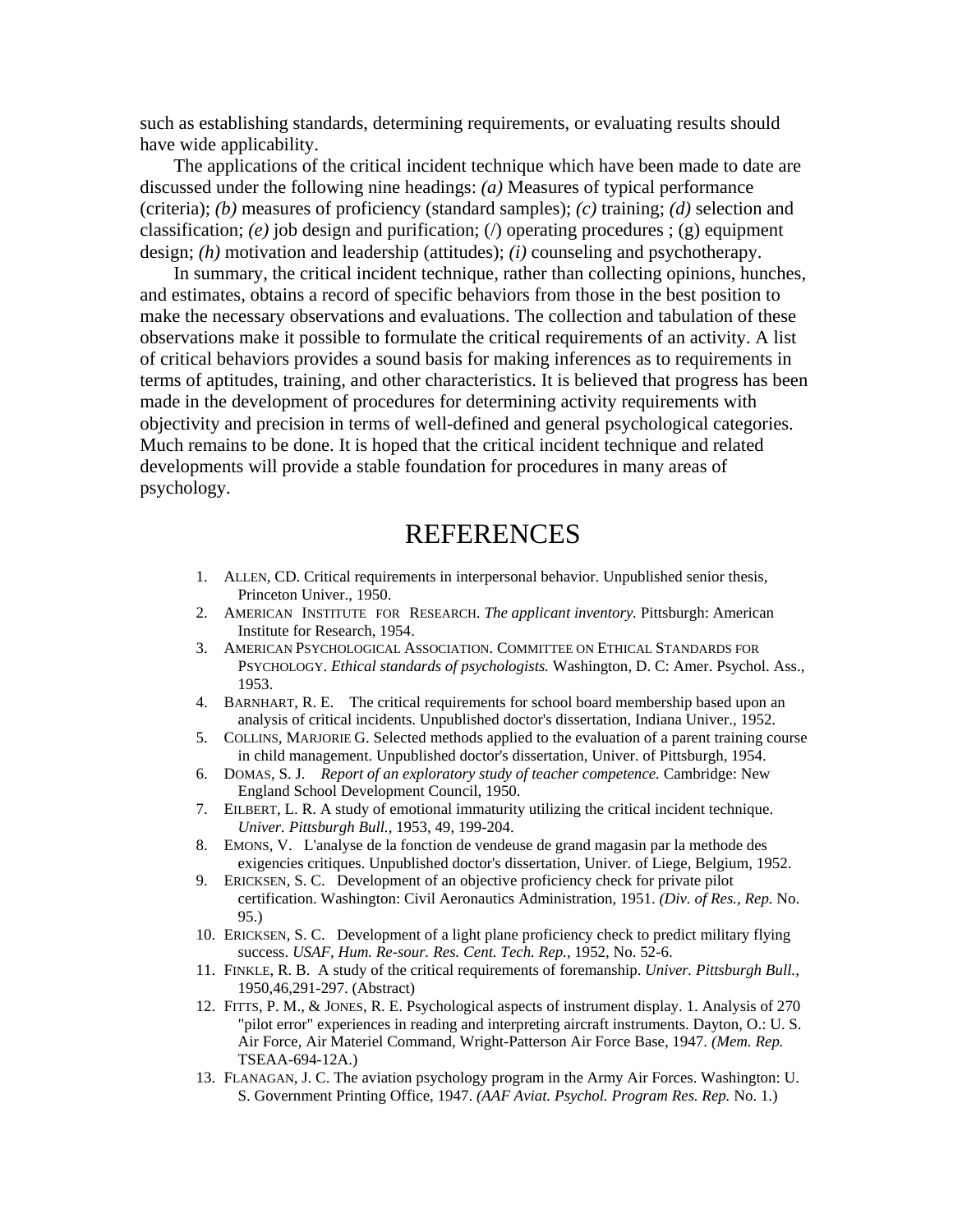- 14. FLANAGAN, J. C. A new approach to evaluating personnel. *Personnel,* 1949, 26, 35-42.
- 15. FLANAGAN, J. C. Critical requirements: a new approach to employee evaluation. *Personnel Psychol.,* 1949, 2, 419-425.
- 16. FLANAGAN, J. C. Use of comprehensive rationales. *Educ. psychol. Measmt,* 1951, 11, 151- 155.
- 17. FLANAGAN, J. C. Principles and procedures in evaluating performance. *Personnel,* 1952, 28, 373-386.
- 18. FLANAGAN, J. C. *Flanagan aptitude classification tests.* Chicago: Science Research Associates, 1953.
- 19. FLANAGAN, J. C. Improving personnel selection. *Publ. Personnel Rev.,* 1953, 14, 107-112.
- 20. FLANAGAN, J. C, *et al. Critical requirements for research personnel.* Pittsburgh : American Institute for Research, 1949.
- 21. FLANAGAN, J. C, MILLER, R. B., BURNS, R. K., HENDRIX, A. A., STEWART, B., PRESTON, H. O., & WEST, E. D. *The performance record for hourly employes.* Chicago: Science Research Associates, 1953.
- 22. FLANAGAN, J. C, MILLER, R. B., BURNS, R. K., HENDRIX, A. A., STEWART, B., PRESTON, H. O., & WEST, E. D. *The performance record for non-supervisory salaried employes.*  Chicago: Science Research Associates, 1953.
- 23. FLANAGAN, J. C, MILLER, R. B., BURNS, R. K., HENDRIX, A. A., STEWART, B., PRESTON, H. O., & WEST, E. D. *The performance record for foremen and supervisors.* Chicago: Science Research Associates, 1953.
- 24. FOLLEY, J. D., JR. Development of a list of critical requirements for retail sales personnel from the standpoint of customer satisfaction. Unpublished master's thesis, Univer. of Pittsburgh, 1953.
- 25. GOLDFARB, A. Use of the critical incident technique to establish areas of change accompanying psychotherapy: II. Relationship to diagnostic group. Unpublished master's thesis, Univer. of Pittsburgh, 1952.
- 26. GOODENOUGH, D. R., & SUTTELL, BARBARA J. *The nature and extent of impairment of human efficiency in emergency operations: the field study.* Pittsburgh: American Institute for Research, 1952.
- 27. GORDON, T. The airline pilot: a survey of the critical requirements of his job and of pilot evaluation and selection procedures. Washington: Civil Aeronautics Administration, 1947. *{Div. of Res., Rep.* No. 73.)
- 28. GORDON, T. The development of a standard flight-check for the airline transport rating based on the critical requirements of the airline pilot's job. Washington: Civil Aeronautics Administration, 1949. *(Div. of Res., Rep.* No. 85.)
- 29. GORDON, T. The development of a method of evaluating flying skill. *Personnel PsychoL,* 1950, 3, 71-84.
- 30. HAHN, C. P. Measurement of individual differences with respect to critical job requirements. *USAF Sell. Aviat. Med.,* 1954, Proj. No. 21-29-014, No. 2.
- 31. HOBBS, N. The development of a code of ethical standards for psychology. *Amer. Psychologist,* 1948, 3, 80-84.
- 32. JENSEN, A. C. Determining critical requirements for teachers. /. *exp. Educ,* 1951, 20, 79-86.
- 33. KONIGSBURG, D. The development and preliminary evaluation of an instructor check list based on the critical incident technique. Unpublished doctor's dissertation, Univer. of Pittsburgh, 1954.
- 34. KRUMM, R. L. Critical requirements of pilot instructors. *USAF, Hum. Resour. Res. Cent., Tech. Rep.,* 1952, No. 52-1.
- 35. KRUMM, R. L. *Development of a measure of pilot instructor proficiency based on the critical requirements of the instructor's job.* Pittsburgh: American Institute for Research, 1953.
- 36. MARLEY, F. W. Individual differences in critical aircrew elements. I. The determination of critical proficiency requirements for B-29 combat crews. *USAF Sch. Aviat. Med.,* 1952, Proj. No. 21-29-014, No. 1.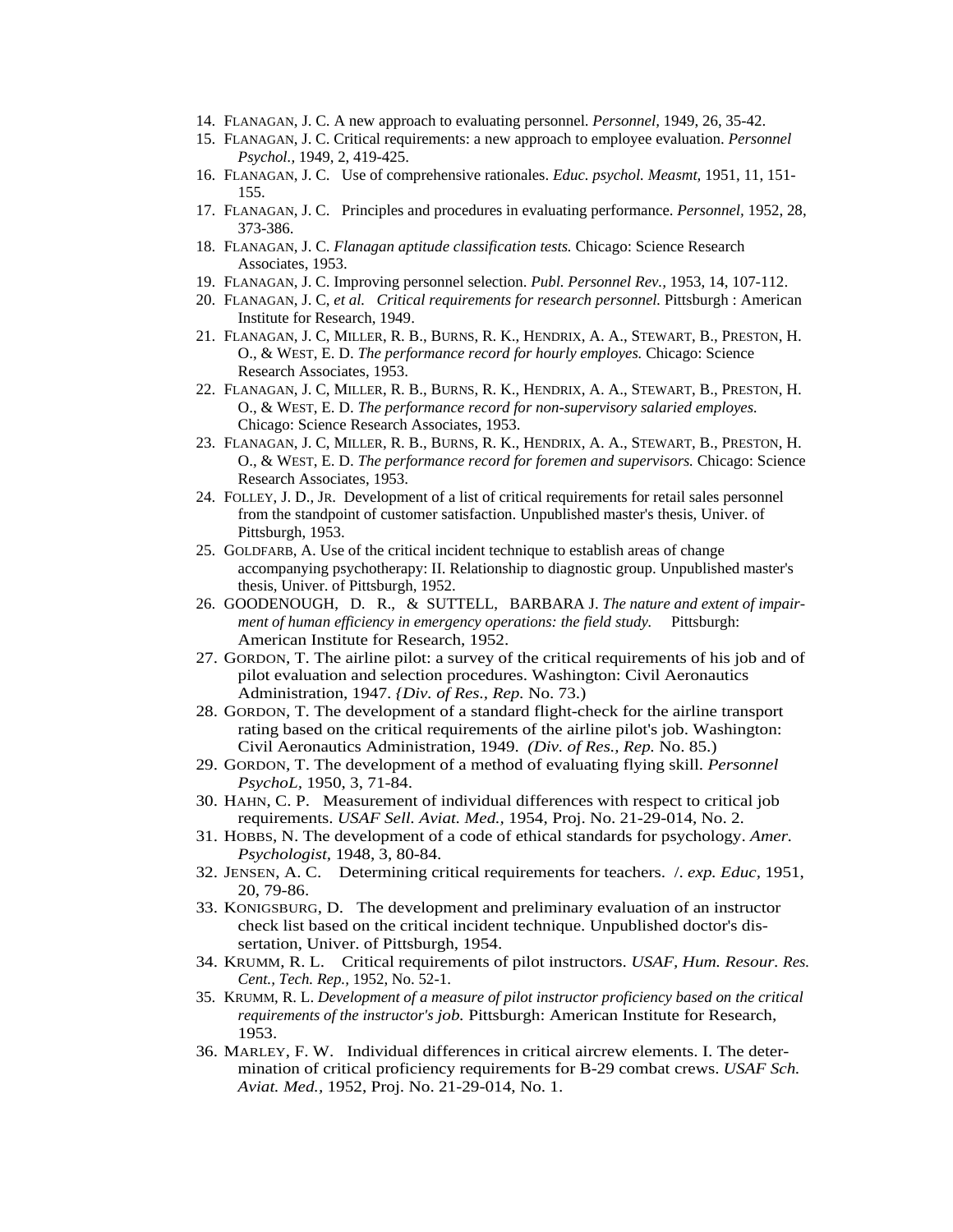- 37. MARLEY, F. W. The development of performance flight checks for B-29 combat crews. *USA F, Hum. Resour. Res. Lab.,* 1952, Rep. No. 19.
- 38. MELLETT, T. P. Use of the critical incident technique to establish areas of change accompanying psychotherapy: III. Differences among therapists. Unpublished master's thesis, Univer. of Pittsburgh, 1952.
- 39. MILLER, G. S. *Development of B-36 bombardment objective flight checks and proficiency measures for use with reconnaissance crews.* Pittsburgh: American Institute for Research, 1953.
- 40. MILLER, N. E. Psychological research on pilot training. Washington: U. S. Government Printing Office, 1947. *(AAF Aviat. Psychol. Program. Res. Rep.* No. 8.)
- 41. MILLER, R. B. Anticipating tomorrow's maintenance job. *USA F, Hum. Resour. Res. Cent., Res. Rev.,* 1953, No. 53-1.
- 42. MILLER, R. B. A method for determining human engineering design requirements for training equipment. Dayton, O.: U. S. Air Force, Air Development Center, Wright-Patterson Air Force Base, 1953. *{Tech. Rep.* 53-135.)
- 43. MILLER, R. B. Handbook on training and training equipment design. Dayton, O.: U. S. Air Force, Air Development Center, Wright-Patterson Air Force Base, 1953. *{Tech. Rep.* 53-136.)
- 44. MILLER, R. B. A method for man-machine task analysis. Dayton, O.: U. S. Air Force, Air Development Center, Wright-Patterson Air Force Base, 1953. *{Tech. Rep.* 53-137.)
- 45. MILLER, R. B. Human engineering design schedule for training equipment. Dayton, O.: U. S. Air Force, Air Development Center, Wright-Patterson Air Force Base, 1953. *{Tech. Rep.* 53-138.)
- 46. MILLER, R. B., & FLANAGAN, J. C. The performance record: an objective meritrating procedure for industry. *Amer. Psychologist,* 1950, 5, 331-332. (Abstract)
- 47. MILLER, R. B., & FOLLEY, J. D., JR. *The validity of maintenance job analysis from the prototype of an electronic equipment.* Pittsburgh: American Institute for Research, 1952.
- 48. NAGAY, J. A. The development of a procedure for evaluating the proficiency of air route traffic controllers. Washington: Civil Aeronautics Administration, 1949. *{Div. of Res., Rep.* No. 83.)
- 49. NAGAY, J. A. The airline tryout of the standard flight-check for the airline transport rating. Washington: Civil Aeronautics Administration, 1949. *{Div. of Res., Rep. No.* 88.)
- 50. NEVINS, CHARLOTTE I. An analysis of reasons for the success or failure of bookkeepers in sales companies. Unpublished master's thesis, Univer. of Pittsburgh, 1949.
- 51. O'DONNELL, R. J. The development and evaluation of a test for predicting dental student performance. *Univer. Pittsburgh Bull.,* 1953, 49, 240-245. (Abstract)
- 52. PRESTON, H. O. *The development of a procedure for evaluating officers in the United States Air Force.* Pittsburgh: American Institute for Research, 1948.
- 53. PRESTON, H. O. *Events affecting reenlistment decisions.* Pittsburgh: American Institute for Research, 1953.
- 54. RONAN, W. W. *Training for emergency procedures in multi-engine aircraft.* Pittsburgh: American Institute for Research, 1953.
- 55. RUCH, F. L. Incidents of leadership in combat. *USAF, Hum. Resour. Res. Inst., Res. Memo,*  1953, No. 3.
- 56. SHRIVER, BEATRICE M. Age and behavior: a study of the effects of aging on aircrew performance. *USAF Sch. Aviat. Med.,* 1953, Proj. No. 21-0202-0005, No. 3.
- 57. SIVY, J., & LANGE, C. J. Development of an objective form of the Leaders Reaction Test. *AGO, Personnel Res. Branch, PRS Rep.* 1952, No. 930.
- 58. SMIT, JO ANNE. A study of the critical re-requirements for instructors of general psychology courses. *Univer. Pittsburgh Bull.,* 1952, 48, 279-284. (Abstract)
- 59. SMITH, R. G., JR., & STAUDOHAR, F. T. Technical requirements of basic training tactical instructors. *USAF, Hum. Resour. Res. Cent., Tech. Rep.,* 1954, No. 54-7.